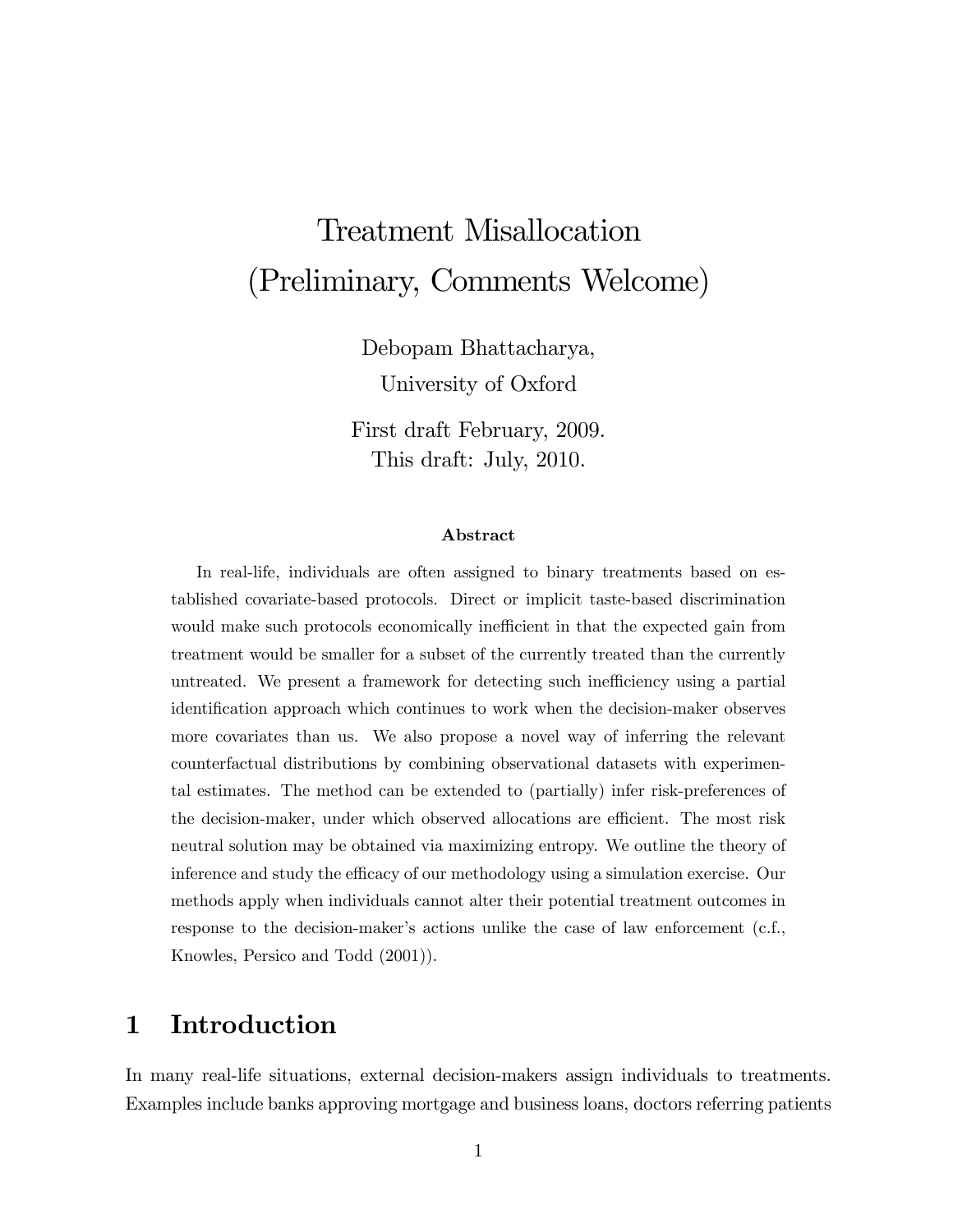to surgery and Örms hiring interns. However, existing protocols for deciding treatment status may be economically inefficient in that the expected gain from treating a subgroup of those currently being treated is smaller than that from treating a subset of the untreated individuals, the expectation being taken with respect to the true underlying distribution of the random variables concerned. This situation implies that the treatment, to be thought of as a scarce resource, is being assigned among individuals in a way that does not maximize its overall productivity. A leading cause of such inefficiency is prejudice against specific demographic groups— either direct or implicit— but inefficiency can also arise from the failure to condition on relevant covariates or systematic biases in the decisionmaker's (DM, henceforth) subjective expectation. We present a framework for detecting and analyzing such misallocation using a partial identification approach. Unless one has access to exactly the same variables as the DM, one can at best detect misallocation but cannot in general infer if misallocation has occurred because of prejudice or some other, perhaps more innocuous, reason.<sup>1</sup>

The present paper focuses on the case where the treatment in question is binary and the outcome of interest either binary or continuous. We assume that an experienced DM observes for each individual a set of covariates and assigns him/her to treatment based on the expected gains from treatment, conditional on these covariate values. In this setup, a necessary condition for the DM's assignment to be productively efficient is that in every observable covariate group, the expected net benefit of treatment (relative to cost) to the marginal treatment recipient, i.e., the "last person" to have received treatment is weakly greater than a common threshold which, in turn, is greater than or equal to the expected net benefit of the "first person" to have been denied treatment. Here, last and first refer to the types of individuals with the smallest and the largest expected benefit from treatment, respectively, where types are defined in terms of the characteristics observed by the DM. Misallocation occurs when the benefit to the marginal recipient differs significantly across covariates and it can arise if, for instance, different thresholds are used for different covariate groups, which would happen if the DM was prejudiced against certain groups. The DM's assignment results in an observational dataset, where for each individual, we observe her treatment status, her outcome conditional on her treatment status and a set of covariate values. The problem is to detect misallocation of

<sup>&</sup>lt;sup>1</sup>Thus, here we are making a conscious distinction between "non-statistical discrimination" and "prejudice" – a point on which we elaborate below.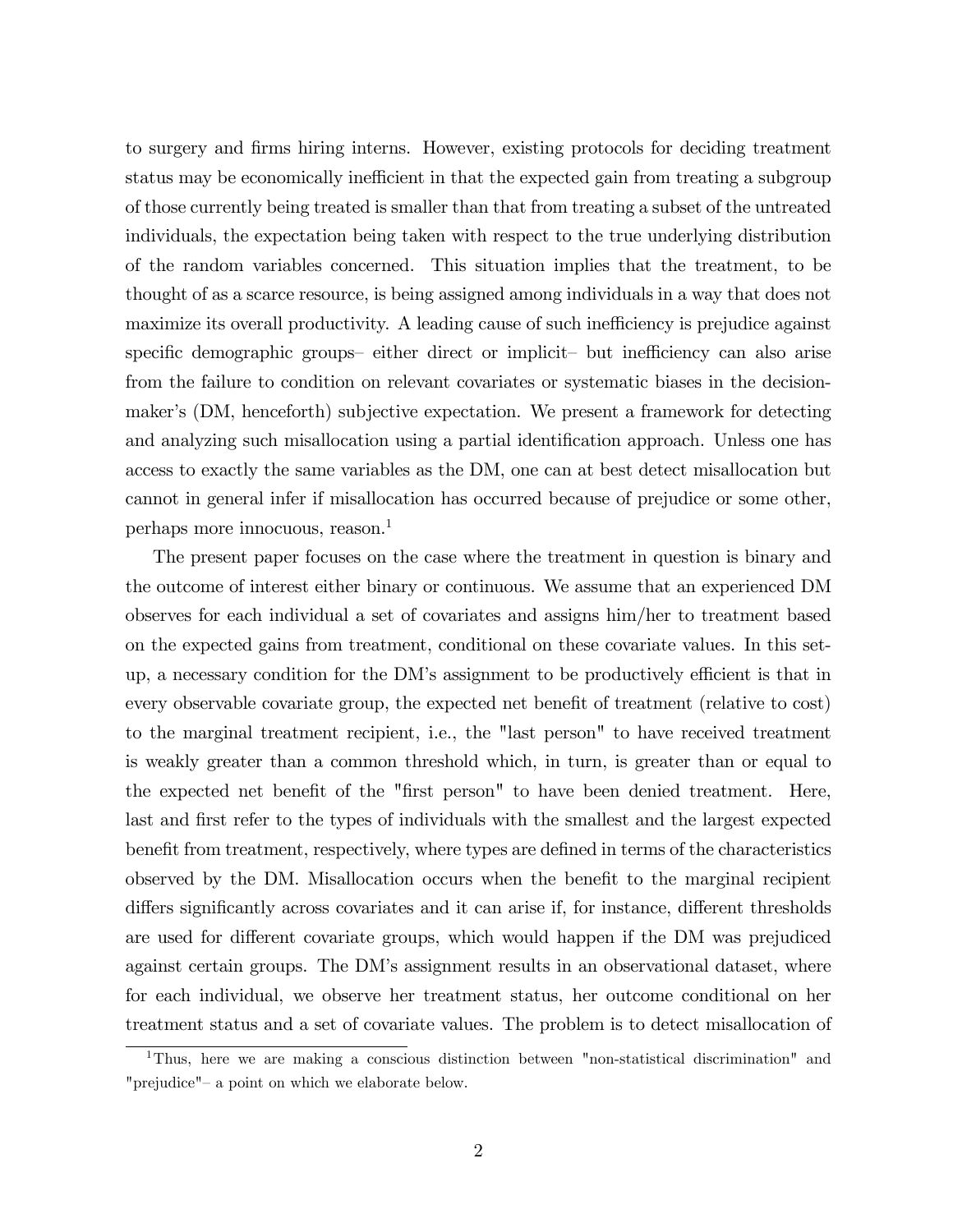treatment from this dataset.

Detecting inefficient treatment allocation from such an observational dataset alone is complicated by two reasons. The first is that the DM can base treatment assignment on characteristics that are not observed by us. This makes it is hard, if not impossible, to know who are the "marginal" treatment recipient and non-recipients— a problem already recognized in the literature (c.f., Heckman (1998), Persico (2009)) and labeled "inframarginality". Further, benefits are also hard to measure with a single observational dataset because, as is well known, counterfactual means are not observed.

In this paper, we discuss a new approach to detecting misallocation in such situations. The key idea is to use the notion of partial identification, motivated by the implication of efficient allocation that expected net benefits in every subset of the treated group must weakly exceed expected net benefits in every subset of the untreated group- a (conditional) moment inequality condition. These moment inequalities for subsets defined by covariates that the DM observes have testable implications for the (cruder) subsets based on the covariates that we observe. These implications can therefore be tested. Secondly, we propose a novel way to identify the necessary counterfactual means by combining an observational dataset with experimental estimates on subjects drawn from the same population. The latter supplements existing methods of identifying counterfactuals using, say, instrumental variables.

The bulk of our analysis rests upon three assumptions. The first is that the DM is experienced in the sense that he can form correct expectations. The second is that the DM observes and can condition treatment allocation on all the characteristics (and possibly more than) those that we observe. Third, we observe the same outcomes whose expectations, taken by the DM, should logically determine treatment assignment in the observational dataset.

The third assumption simply clarifies that the definition of productivity (with respect to which inefficiency is defined) must be unanimously agreed upon and this common measure of productivity should be observable and verifiable. The second assumption seems quite natural; but we discuss below in section 4 when it might fail and the implications thereof. The first assumption–a "rational expectations" idea– is part of our *definition* of e¢ ciency, i.e., we are testing the joint hypothesis that the DM can calculate correct expectations and is allocating treatment efficiently, based on those calculations. In other words, we do not distinguish between the cases where the DM's subjective expectations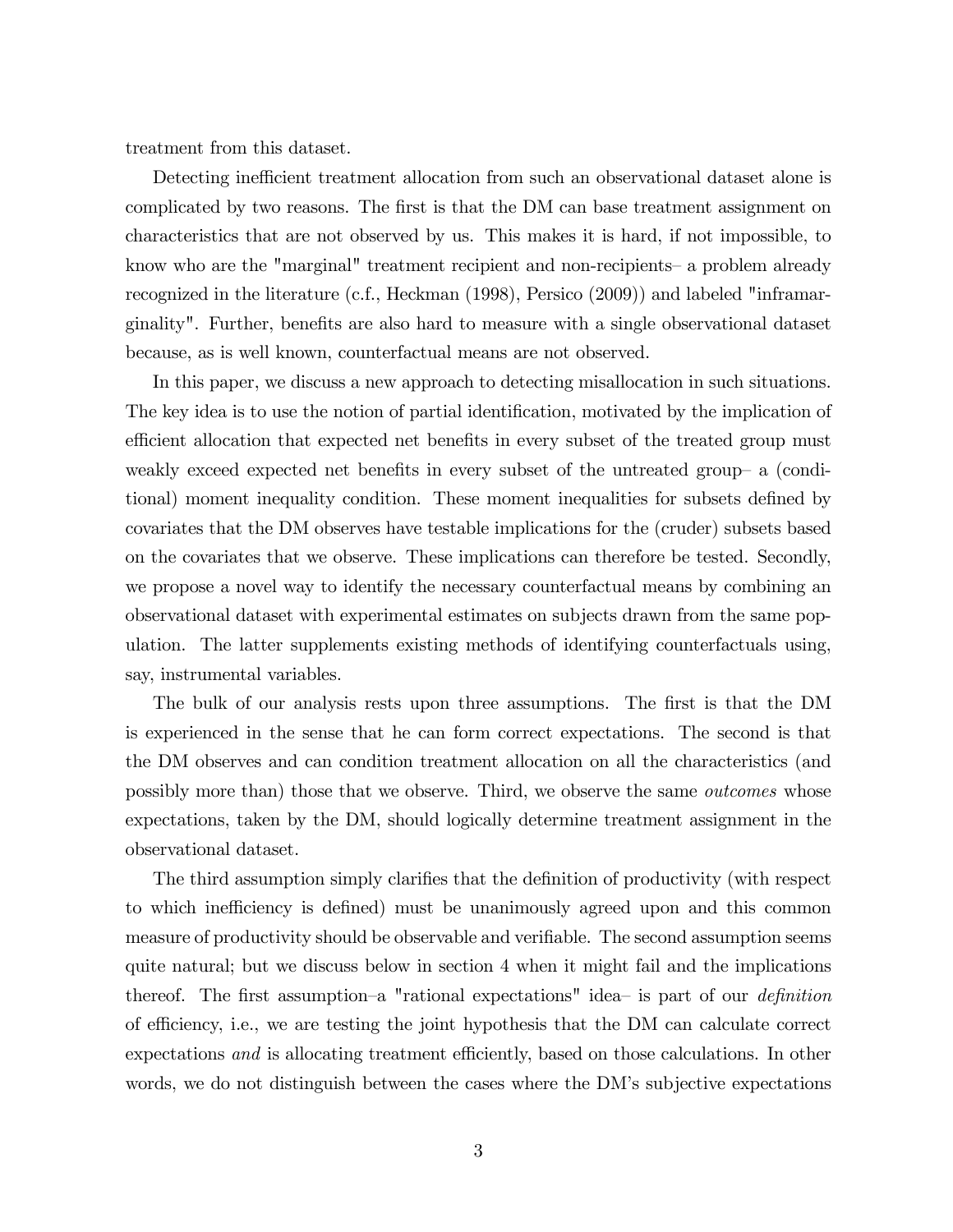deviate from the true expectations in a specific, systematic way and lead to the inefficiency observed and the case where the DM can form correct expectations but ends up with an inefficient allocation due to, say, prejudice against specific demographic groups. Indeed, from a purely economic point of view, the implication for productivity loss in these two cases is identical.<sup>2</sup>

The rest of the paper is organized as follows. Section 2 discusses the contribution of the present paper in relation to the existing literature in economics and econometrics. Section 3 presents the partial identification methodology, discusses how counterfactuals may be identified via data combination and demonstrates how the analysis is robust to failure of a key identical distribution assumption which underlies the data combination method. Section 4 discusses some, albeit subtle, difficulties which prevent one from pinpointing the cause of misallocation even when it has been detected. Section 5 discusses the complementary problem of inferring a DMís underlying risk-preferences which would justify the current allocations as efficient. Section 6 briefly outlines the theory of inference. Section 7 presents a simulation study and section 8 concludes.

We would like to end this section by re-emphasizing that our methodology can detect inefficiency of treatment assignment and identify the demographic group(s) that are suffering as a result of it but it cannot distinguish between the various causes which might lead a DM to such an allocation. The existing literature in economics sometimes uses the term "statistical discrimination" to mean an efficient allocation that leads to disparities in treatment rates but, in our reading, it is unclear about whether "non-statistical" discrimination can arise only from prejudice. The present paper analyzes this latter point in somewhat greater details than previously attempted and presents some examples to illustrate the subtleties involved in the analysis.

## 2 Literature and contributions

It is useful at this stage to contrast our work on detecting misallocation with some existing empirical approaches to detect "discrimination" in treating individuals. Recall the key identification problem, viz., that it is impossible to tell if the group receiving less treatment does so because it is less endowed with those determinants of productivity

<sup>2</sup>Whether our analysis can form the legal basis for prosecuting an errant DM is a separate question and outside the scope of the present analysis.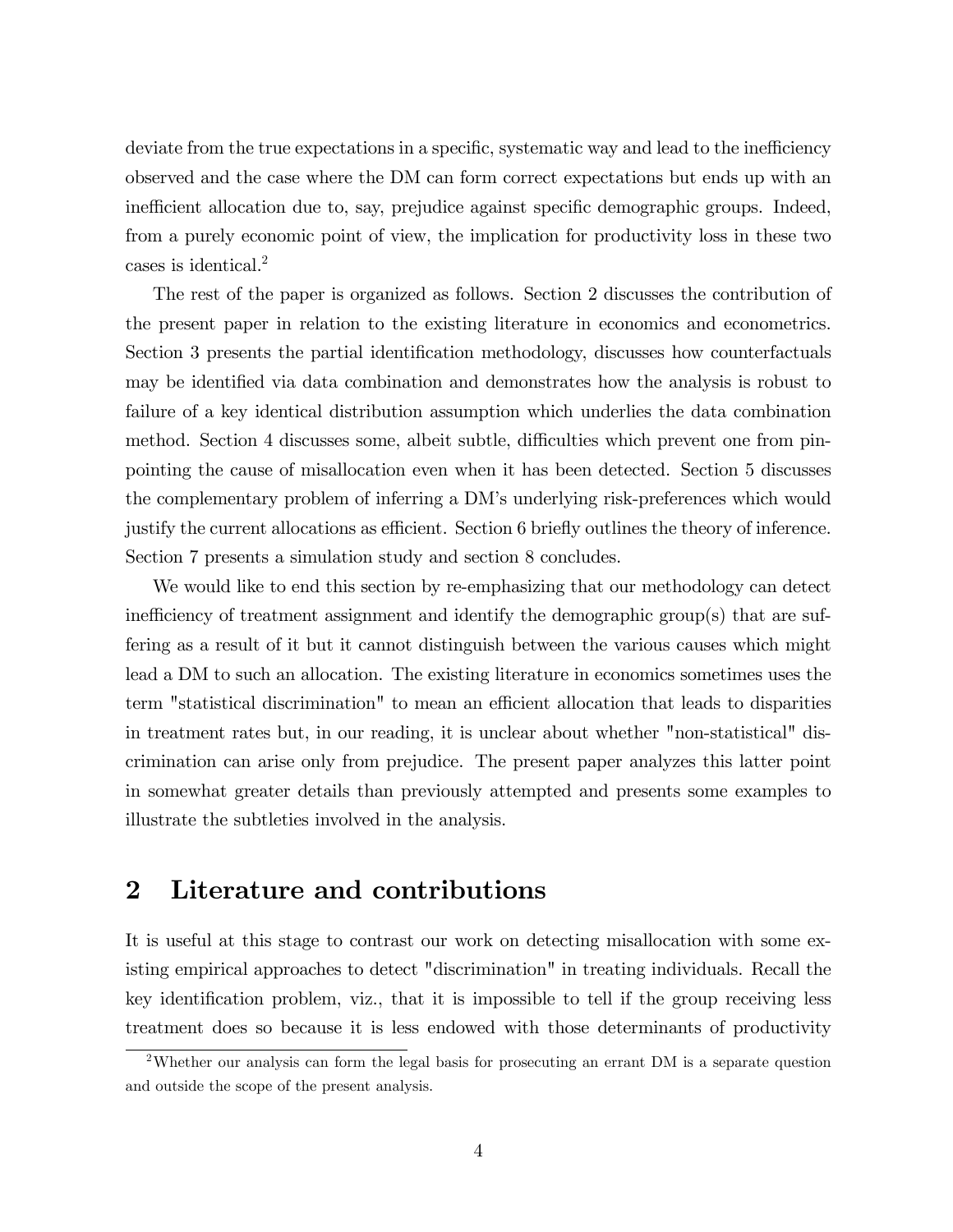which we do not observe but the DM does or because the DM is prejudiced against that group. Consequently, to distinguish between statistical and non-statistical sources of observed treatment disparities, it is necessary to observe the Önal outcomes resulting from alternative treatments. Final outcomes are hard to observe in some contexts, e.g., labour productivity of hired individuals, but not so hard in some others, e.g., survival after medical treatment or posession of illicit drugs revealed via police searches. Some existing papers deal with the former situation (c.f., Betrand and Mullainathan (2005), Goldin and Rouse (2007)) and base their analysis on the idea that there is an observable characteristic (quality of  $CV$ 's in the case of BM and audition performance in the case of  $GR$ ) which is a sufficient determinant of the relevant productivity. Race or gender, in these papers, are *assumed* to have no additional effect on expected productivity. In contrast, a series of studies (c.f., Knowles, Persico, Todd (2001) and the papers cited there) have examined the problem of detecting taste-based prejudice separately from statistical discrimination in the context of vehicle search by the police, using data on final outcomes (hit rates). The key insight is that in law-enforcement contexts, potential treatment recipients can alter their behaviour– and thus their potential outcome upon being treated– in response to the treator's behaviour. This argument enables them to solve the problem of "inframarginality" and test for the economic efficiency of the existing allocation. While their approach applies to many situations of interest, especially ones involving law enforcement, it is not applicable to all situations of treatment assignment where misallocation is a concern. For example, it is very difficult– if not impossible– for patients to alter their potential health outcomes with and without surgery in response to the nature of treatment protocols used by doctors.

In independent and ongoing work, Chandra and Staiger (2010) consider the problem of identifying provider prejudice in intensive treatments for heart- attacks. They use an instrumental variable approach to identify counterfactuals and attempt to test equality of treatment thresholds under a strong high-level assumption on the distribution of unobservables for the two groups being compared (e.g., males and females). Essentially, their method works if either the c.d.f. of benefit distribution of one group is simply that of the other group, translated by a fixed amount, or if the unobservable distribution is identical for the two groups, conditional on the observables–leading to a "single index" structure (c.f., Powell (1994)). But the latter essentially assumes away the inframarginality problem which is the central source of difficulty in detecting inefficiency.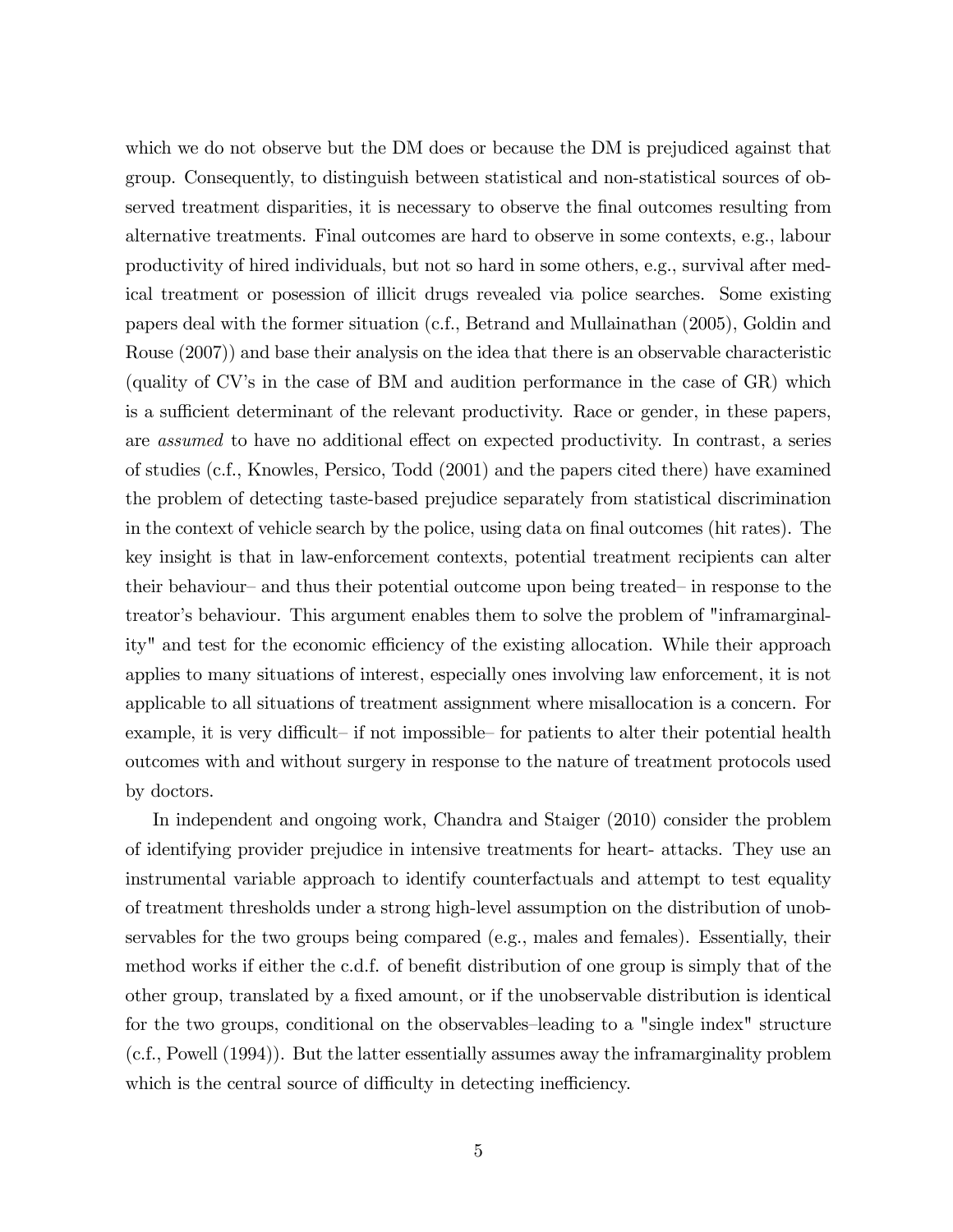On the econometric side, our paper links the discrimination literature in economics with the partial identification approach, pioneered by Manski, that has been receiving a lot of recent attention. Our paper attempts to show how one can use the partial identification idea to make progress in solving an important and difficult detection problem long recognized in the economics literature. In particular, we analyze the problem of inferring the set of (sub)-utility functions of the DM which would rationalize an observed allocation pattern. We also show that a maximum entropy solution in this case gives us that admissible utility which is closest to risk neutrality and this solution is easy to compute and report rather than the entire identified set. This focus on finding specific parameter values which have intuitive or economic interpretation among all the ones in an identified set appears to be novel. It also raises interesting inferential problems pertaining to optimization with stochastic constraints which, to our knowledge, have not been explored before.

A series of papers in the forecasting literature propose testing rationality of forecasts made by central agencies (c.f. Elliott, Komunjer and Timmerman (2005), Patton and Timmerman (2007) etc.). The idea is to (point) estimate parameters of the loss-function which rationalize the observed forecasts. The set-up in that literature assumes that the action (i.e., the forecast) has no effect on the distribution of the future outcome. In contrast, the key issue in our set-up is that the action (treatment status) fundamentally a§ects the distribution of the outcome and so the methodology of forecast rationality tests cannot be used in our problem.

Lastly, our identification approach uses counterfactual means and we propose a novel way of obtaining them by combining the observational dataset with estimates from an experimental study where individuals were randomized in to and out of treatment. This method works best when the experimental group is drawn from the same population as the observational one. However, the method works even in the case where the individuals willing to be randomized are worse (i.e., have worse outcomes with and without the treatment) along unobserved dimensions, which is sometimes the case in medical trials. The cost of this complication is that it will be harder for us to detect misallocation relative to the case where the two distributions are identical.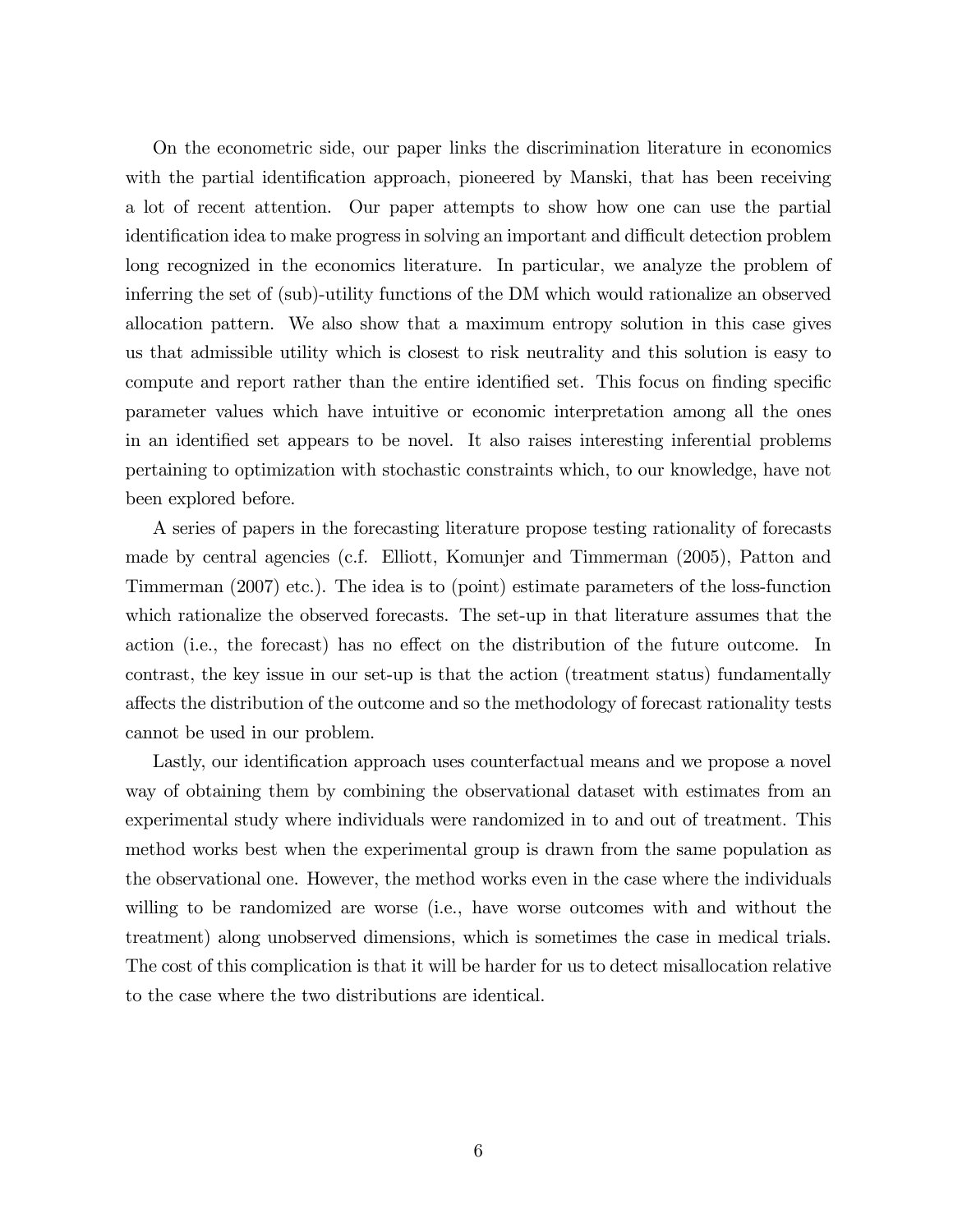## 3 Methodology

Denote outcome with and without treatment by  $Y_0$  and  $Y_1$ , respectively and let  $\Delta Y =$  $Y_1 - Y_0$ . Analogously, define  $C_1$  and  $C_0$  as the potential costs corresponding to treatment and no treatment, respectively. Let  $W = (X, Z)$  denote the covariates observed by the DM, where the component Z is not observed by us. Let  $\mathcal{X}^j$  denote the support of X for the subpopulation who would be assigned  $D = j$ ,  $j = 0, 1$  by the DM and  $E^{sub}$  denote expectations taken w.r.t. the DM's subjective probability distributions,  $P^{sub}$ .

Consider the DM's optimization problem

$$
\max_{A} \left\{ \int 1 \left\{ w \in A \right\} y_1 dP_{Y_1, W}^{sub}(y_1, w) + \int 1 \left\{ w \in A^c \right\} y_0 dP_{Y_0, W}^{sub}(y_0, w) \right\}
$$

s.t.

$$
\int 1\left\{w \in A\right\} c_1 dP_{C_1,W}^{sub}(c_1, w) + \int 1\left\{w \in A^c\right\} c_0 dP_{C_0,W}^{sub}(c_0, w) \leq c.
$$

The solution, as shown in the appendix, is of the form

$$
A^* = \{w : \beta(w) \le \gamma\}, \text{ with}
$$
  
\n
$$
\beta(w) \equiv \frac{E^{sub}(\Delta C|W=w)}{E^{sub}(\Delta Y|W=w)},
$$
  
\n
$$
c = \int_{w \in \mathbf{w}} 1(\beta(w) \le \gamma) dP_W^{sub}(w).
$$
\n(1)

Although this solution is intuitive, a formal proof is needed because other criteria like  $E[\frac{\Delta C}{\Delta V}$  $\frac{\Delta C}{\Delta Y}|W = w] \leq \gamma$ , or  $E[\frac{C_1}{Y_1}]$  $\frac{C_1}{Y_1} - \frac{C_0}{Y_0}$  $\frac{C_0}{Y_0}[W = w] \leq \gamma$ , etc., which seem intuitively just as sensible, do not solve the problem!<sup>3</sup>

Since the DMís subjective expectations are assumed to be consistent with true distributions in the population, we must have that w.p.1,

$$
\gamma E\left(\Delta Y|X,Z,D=1\right) \ge E\left(\Delta C|X,Z,D=1\right),
$$
  

$$
\gamma E\left(\Delta Y|X,Z,D=0\right) \le E\left(\Delta C|X,Z,D=0\right).
$$
 (2)

Given the allocation procedure leading to (2), as  $W = (X, Z)$  varies,  $\gamma$  remains fixed but treatment rates  $Pr(D = 1|W)$  will in general vary, giving rise to efficient or statistical

 $3$ Also, in the (essentially "measure zero") case of a tie–viz., where the budget constraint is such that some but not all individuals of the marginal group can be treated, we implicitly assume that the treatment is randomized among members of the marginal group.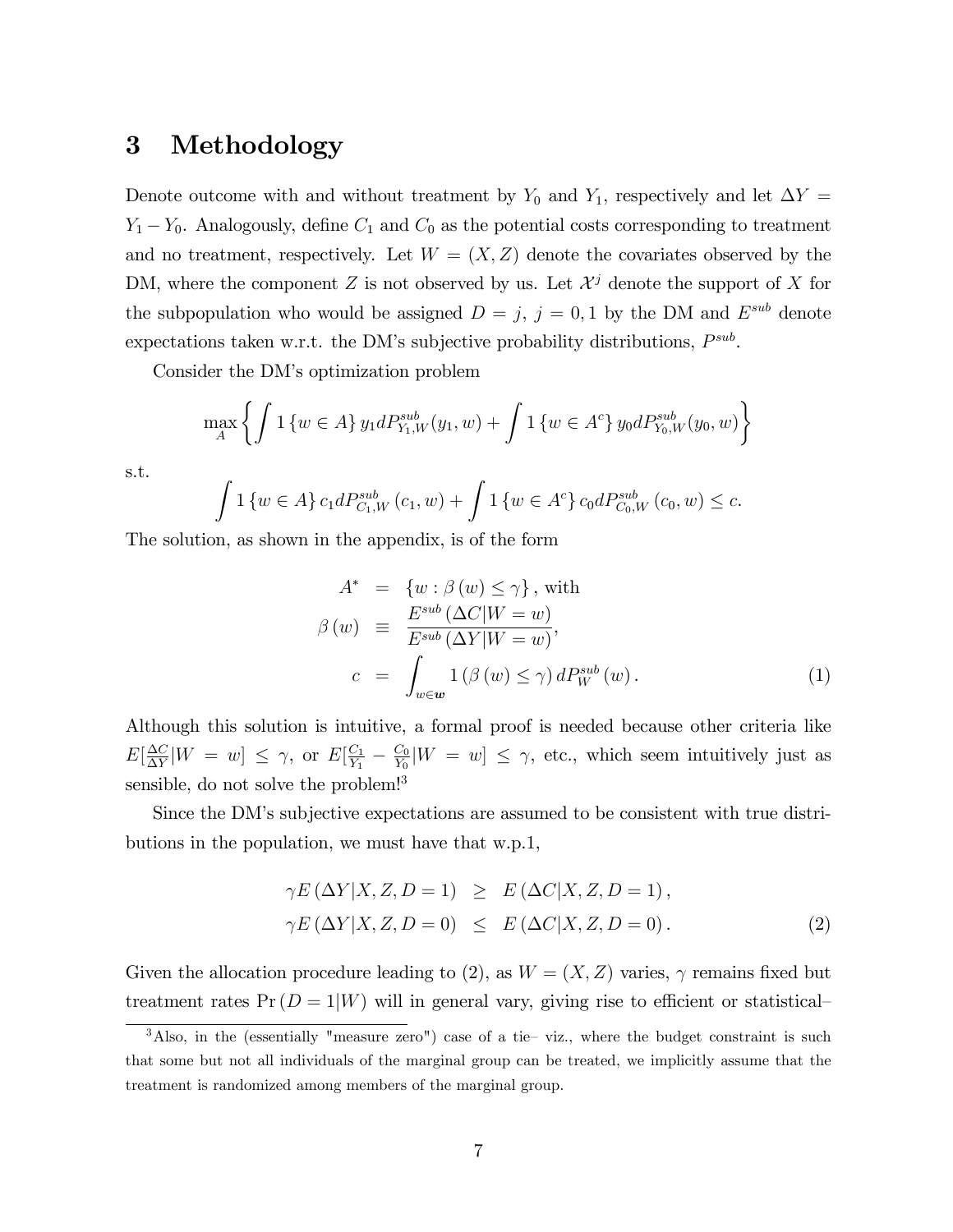as opposed to inefficient or taste-based—discrimination. In contrast, taste-based discrimination will be said to occur if  $\gamma$  varies by W. Another equivalent interpretation is that a w-type individuals will be treated if  $\gamma E(\Delta Y | W = w) - E(\Delta C | W = w)$  exceeds zero. Thus  $\gamma$  may be interpreted as the weight being put on the benefit of a w-type person while the same threshold of zero is being applied to all w. If  $\gamma$  varies by w, then the benefits of different covariate groups are being weighed differently—which would be regarded as discriminatory.

Since we do not observe  $Z$ , the inequalities in  $(2)$  are not of immediate use to us. However, an implication of  $(2)$  is potentially useful for detecting inefficiency. Indeed,  $(2)$ implies that

$$
\gamma \int E(\Delta Y | X, Z, D = 1) dF_{Z|X, D=1} (z | X, D = 1)
$$
  
\n
$$
\geq \int E(\Delta C | X, Z, D = 1) dF_{Z|X, D=1} (z | X, D = 1),
$$

i.e.

$$
\frac{E\left[\Delta C|D=1, X_1=a\right]}{E\left[\Delta Y|D=1, X_1=a\right]} \le \gamma, \text{ for all } a \in \mathcal{X}^1,
$$
\n(3)

and similarly

$$
\frac{E\left[\Delta C|D=0, X_1=a\right]}{E\left[\Delta Y|D=0, X_1=a\right]} \ge \gamma, \text{ for all } a \in \mathcal{X}^0.
$$
\n
$$
(4)
$$

In words, if the DM is acting rationally, then the ratio of average gain from treatment and average increase in cost for every subgroup (that the DM can observe) among the treatment recipients must weakly exceed the treatment threshold. Since this would have to hold for every subgroup among the treated, it must also hold for groups (observed by us) constructed by aggregating these subgroups and averaging the gain across those subgroups. This leads to (3) and analogously for (4). This reasoning lets us overcome the problem posed by the DM observing more covariates than us and preserves the inequality needed for inference.

It follows now that if for some  $a \neq b$ , we have that

$$
\frac{E[\Delta C|D=0, X_1=b]}{E[\Delta Y|D=0, X_1=b]} < \frac{E[\Delta C|D=1, X_1=a]}{E[\Delta Y|D=1, X_1=a]},
$$

then we conclude that there is misallocation and too few people of type b are being teated.

One example of  $X_1$  in the case of medical treatment is health insurance status. To judge whether the uninsured are inefficiently undertreated, we need to test the above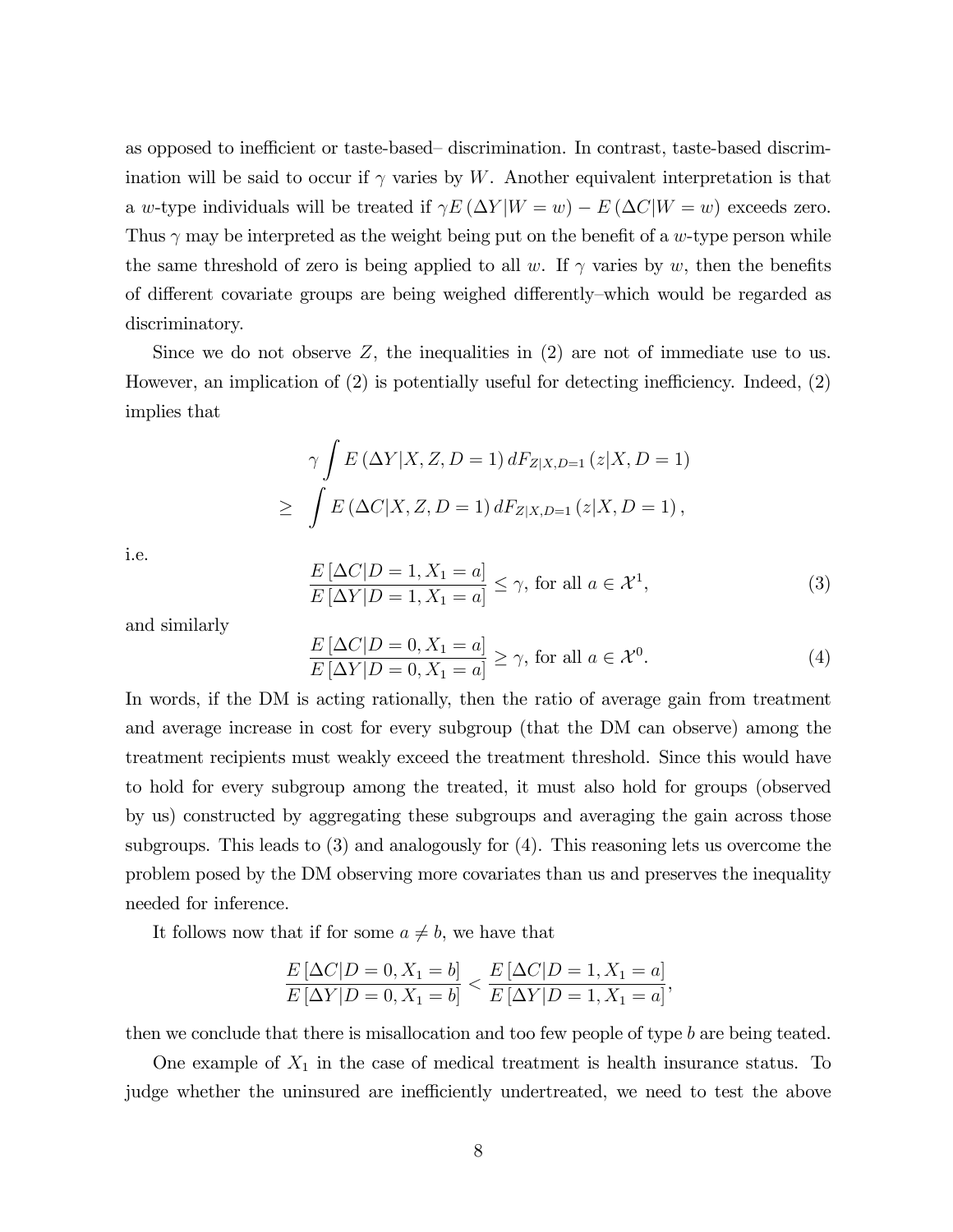inequality with  $X_1 = b$  denoting the uninsured and  $X_1 = a$  denoting the insured. In this case,  $C_1$  and  $C_0$  can denote either total cost of the two treatments or the out-of-pocket cost, borne by the patient. For a loan application example, where  $D = 1$  is approving the loan,  $Y_1$  would denote the return on that loan if approved,  $Y_0 \equiv 0$ ,  $C_0 \equiv 0$ , and  $C_1$  is the amount of the loan plus administrative costs involved in managing the money-lending procedure. In this latter case, the constraint would be imposed by a regulatory ceiling on how much in aggregate the bank can lend.

To be able to use the above inequalities to learn about  $\gamma$ , we need to identify the counterfactual mean outcomes  $E(Y_0|X, D=1)$  and  $E(Y_1|X, D=0)$  and the counterfactual mean costs  $E(C_0|X, D=1)$  and  $E(C_1|X, D=0)$ . The econometric literature on treatment effect estimation has proposed a variety of ways to point-identify or provide bounds on these counterfactual means. We propose a new and simple way to point identify these means, viz., we supplement the observational dataset with estimates from an experiment, where individuals are randomized in and out of treatment. If the observational and the experimental samples are drawn from the same population, then combining them will yield the necessary counterfactual distributions. To see this, notice that for any  $x \in \mathcal{X}^1$ ,

$$
\underbrace{P(Y_0 \le y | X = x)}_{\text{known from expt}} = P^{obs} (Y_0 \le y | X = x)
$$
\n
$$
= P^{obs} (Y_0 \le y | D = 1, X = x) \times \underbrace{P^{obs} (D = 1 | X = x)}_{\text{known from obs}}
$$
\n
$$
+ \underbrace{P^{obs} (Y_0 \le y | D = 0, X = x)}_{\text{known from obs}} \times \underbrace{P^{obs} (D = 0 | X = x)}_{\text{known from obs}}.
$$
\n(5)

Similarly for any  $x \in \mathcal{X}^0$ ,

$$
\underbrace{\Pr(Y_1 \le y|x)}_{\text{known from expt}} = \Pr(Y_1 \le y|D=0, x) \times \underbrace{\Pr(D=0|x)}_{\text{known from obs}} + \underbrace{\Pr(Y_1 \le y|D=1, x)}_{\text{known from obs}} \times \underbrace{\Pr(D=1|x)}_{\text{from obs}}.
$$
\n(6)

Thus the two equalities above yield the counterfactual distributions  $P(Y_0 \leq y | D = 1, x)$ on  $\mathcal{X}^1$  and  $P(Y_1 \leq y | D = 0, x)$  on  $\mathcal{X}^0$ . When we know the means but not the distribution of  $Y_1$  and  $Y_0$  from the experiment, we have to replace the c.d.f.'s in the previous displays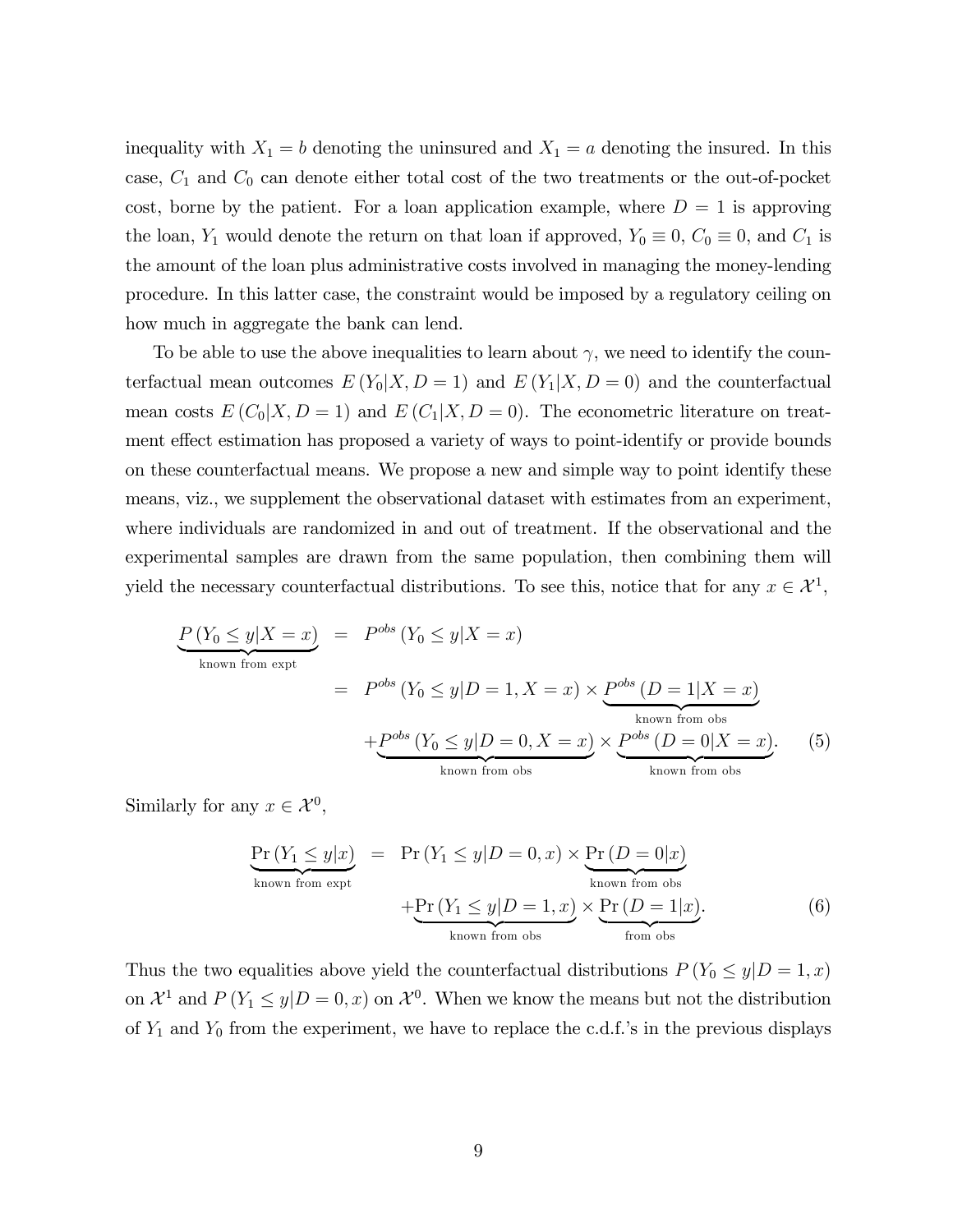by the corresponding means, giving us, for instance, for any  $x \in \mathcal{X}^0$ ,

$$
E(Y_1|x) = E(Y_1|D = 0, x) \times \underbrace{\Pr(D = 0|x)}_{\text{known from obs}}
$$

$$
+ E(Y_1|D = 1, x) \times \underbrace{\Pr(D = 0|x)}_{\text{known from obs}}
$$

$$
+ E(Y_1|D = 1, x) \times \underbrace{\Pr(D = 1|x)}_{\text{from obs}}.
$$

Combining (3), (4), (5) and (6) yield the following bounds on  $\gamma$ :

$$
\gamma_{ub} = \inf_{x \in \mathcal{X}^0} \left( \frac{E(C_1|X=x, D=0) - E(C_0|X=x, D=0)}{\underbrace{E(Y_1|X=x, D=0)}_{\text{from (5)}} - \underbrace{E(Y_0|X=x, D=0)}_{\text{from obs data}} \right),
$$
\n
$$
\gamma_{lb} = \sup_{x \in \mathcal{X}^1} \left( \frac{E(C_1|X=x, D=1) - E(C_0|X=x, D=1)}{\underbrace{E(Y_1|X=x, D=1)}_{\text{from obs data}} - \underbrace{E(C_0|X=x, D=1)}_{\text{from (6)}} \right).
$$
\n(7)

The bounds derived above essentially replace a minimum over finer subgroups (observed by the DM) by the minimum over groups (observed by us) of the subgroup averages. So one would expect the bounds to be wider when (i) the unobserved covariates have larger support making the average across subgroups further from the minimum or maximum across subgroups, and (ii) the observed covariates are correlated with the unobserved ones to a lesser extent. The bounds would collapse to a singleton if we observe the same covariates as the DM. In the loan example, if all that the DM sees is the application form which is also made available to the econometrician, then Z is null and  $X = W$ , leading to point identification of  $\gamma$ .

Alternative designs and data issues: There are two different ways to perform the data combination exercise. In the first, the observational micro-data are combined with estimates obtained from an experimental study, conducted by other researchers. In practical terms, due to data protection conventions, it is much easier to access experimental estimates than it is to access the raw micro-data from trials which were used to calculate those estimates. However, one has to make sure that the observational group and the experimental group were drawn from the same population and the same covariates were recorded in both cases.

The better but practically harder option is to actually run an experiment, which can also be done in two ways. In the first, a sample of individuals is randomly divided into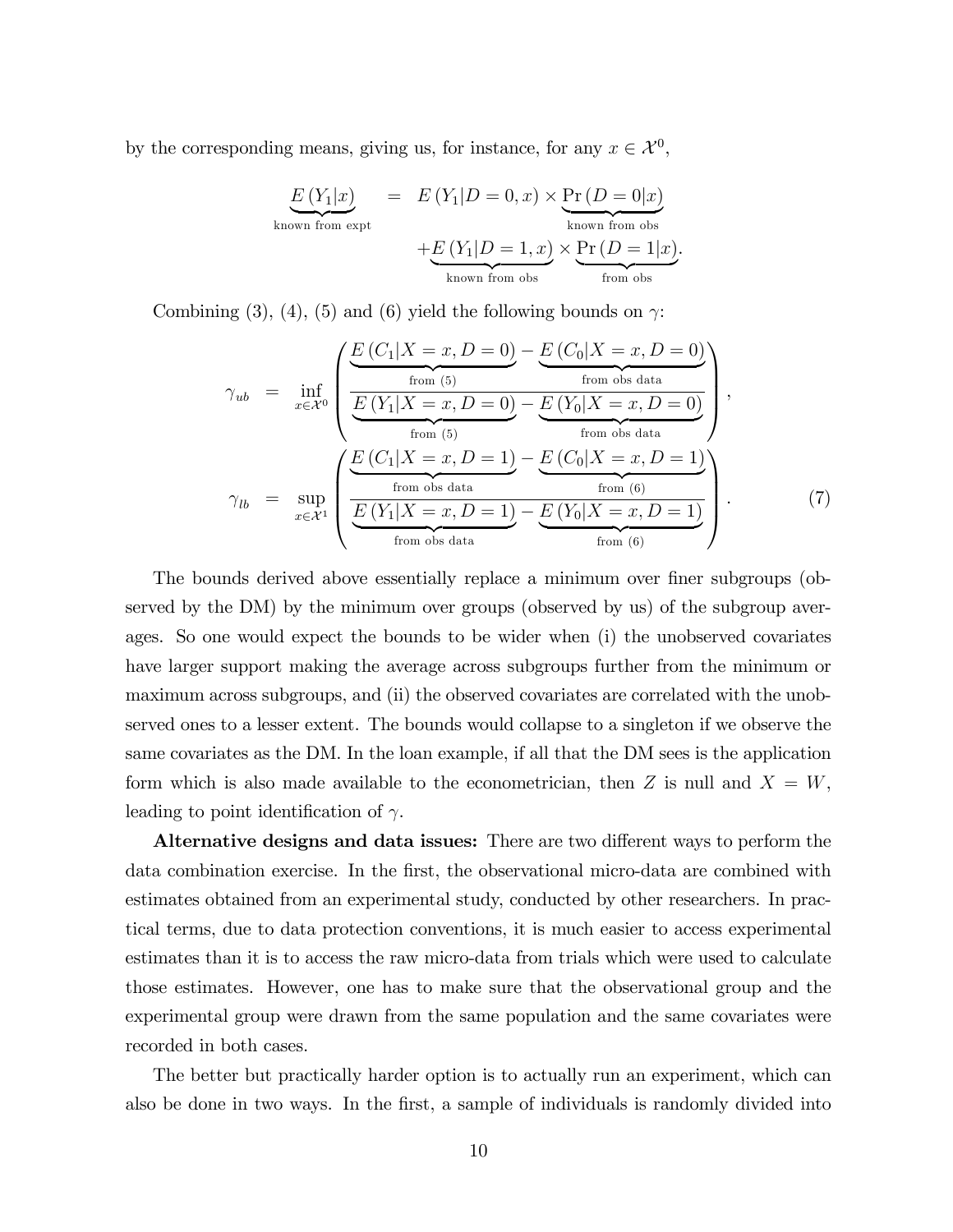an experimental arm and a non-experimental one. The experimental arm individuals are randomly assigned to treatment and the observational arm ones are handed over to a DM who uses his/her discretion. The second way is as follows. First, present all the individuals to the DM and record his recommendations for treatment. This recommendation is recorded as  $D = 1$  when recommended to have treatment and as  $D = 0$ , otherwise. Then we randomize actual approval across all applications (ignoring the DM's recommendation) and observe the outcomes for each individual. The counterfactual  $P(Y_0|D=1, X)$ can then be obtained from the outcomes of those who are approved by the DM but were randomized out of treatment. Conversely for  $P(Y_1|D=0, X)$ .

The experimental approach requires significantly more work to implement but gives us the ideal set-up where the experimental and observational groups are ex-ante identical and the same variables can be recorded for both groups. The first method, where experimental results from existing studies are used instead of actually running an experiment, is applicable in many more situations. However, one is somewhat constrained by the outcomes and covariates that the original researchers had chosen. For the exercise of inferring risk preferences (see section 5, below) in the case of non-binary outcomes, one would need the full experimental approach because trial studies rarely report marginal distributions of  $Y_0$  and  $Y_1$  (rather than means and medians) which are needed to conduct this exercise.

#### 3.1 Misallocation

The bounds analysis presented above can be used to test whether there is misallocation of treatment both within and between demographic groups. To fix ideas, suppose  $X =$  $(X_1, female)$  and we are interested in testing if there is treatment misallocation within males and within females and then we want to test if treatment misallocation between males and females occurs in a way that hurts, say, females.

To do these tests, perform the above analysis separately for females and males and get the bounds

$$
\Gamma_{fem} = \left( \begin{array}{c} \sup_{x \in Supp(X_1 | fem=1, D=1)} \frac{E[\Delta C | X_1 = x, fem=1, D=1]}{E[\Delta Y | X_1 = x, fem=1, D=1]}, \\ \inf_{x \in Supp(X_1 | fem=1, D=0)} \frac{E[\Delta C | X_1 = x, fem=1, D=0]}{E[\Delta Y | X_1 = x, fem=1, D=0]} \end{array} \right)
$$

and analogously  $\Gamma_{male}$ . Now, if  $\Gamma_{fem}$  (or  $\Gamma_{male}$ ) is empty, then we conclude that there is misallocation within females (males). Further, if  $\Gamma_{fem} \cap \Gamma_{male}$  is empty, then it implies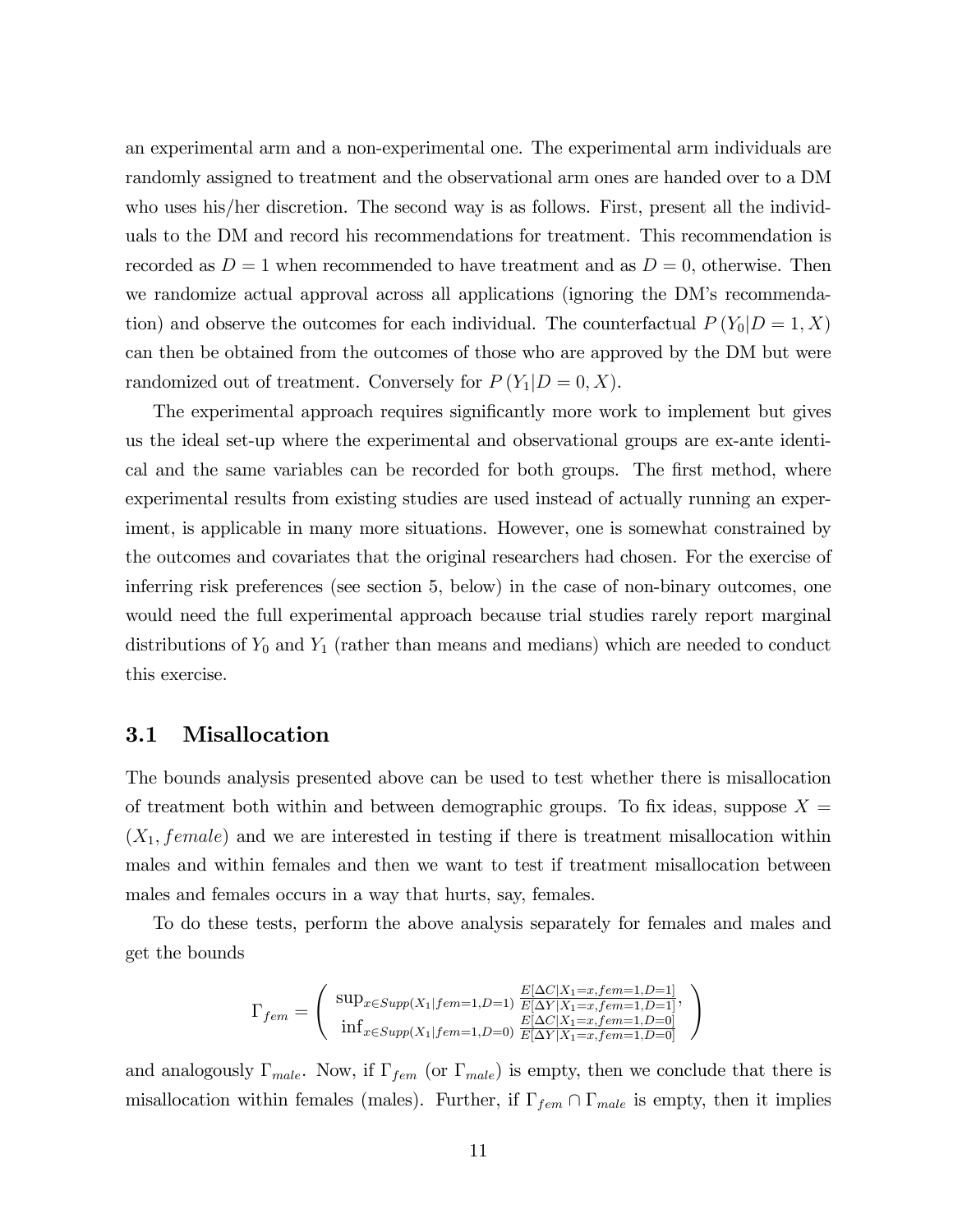that different thresholds were used for females and males and thus there is misallocation between males and females.

Intuition: Why empty sets imply misallocation can be best understood by ignoring  $X_1$  for the time being. Notice that  $\Gamma_{fem} \cap \Gamma_{male} = \phi$  means that either

$$
\frac{E[\Delta Y | fem = 0, D = 1]}{E[\Delta C | fem = 0, D = 1]} < \frac{E[\Delta Y | fem = 1, D = 0]}{E[\Delta C | fem = 1, D = 0]} \tag{8}
$$

or

$$
\frac{E[\Delta Y | fem = 1, D = 1]}{E[\Delta C | fem = 1, D = 1]} < \frac{E[\Delta Y | fem = 0, D = 0]}{E[\Delta C | fem = 0, D = 0]}.\n\tag{9}
$$

The first inequality  $(8)$  means that the expected (rise in) benefit relative to (rise in) cost of treatment among treated males is less than that among untreated females– i.e., females are being under-treated. Equivalently, females face a smaller  $\gamma$ . Similarly, (9) means that males are being under-treated.

Notice that the inequalities (??) or (8) can be interpreted and used directly without reference to a speciÖc model of optimization or treatment allocation such as (1) or  $(?)$ . However, the link with  $(1)$  and  $(?)$  gives our analysis a firm grounding in classical economic theory of choice under uncertainty.

## 3.2 Nonidentical distributions

We now consider the possibility that the observational sample and the experimental sample were drawn from different subsets of the population. For example, sometimes it is the case in medical trials that inherently sicker patients agree to be randomized. In this case, it is reasonable to expect that  $E^{\text{exp}}(Y_0|x) \leq E^{\text{obs}}(Y_0|x)$  and  $E^{\text{exp}}(Y_1|x) \leq E^{\text{obs}}(Y_1|x)$ . Similarly,  $E^{\text{exp}}(C_0|x) > E^{obs}(C_0|x)$  and  $E^{\text{exp}}(C_1|x) > E^{obs}(C_1|x)$ . Using the same steps as those leading to (5), one gets that

$$
E^{obs} (Y_0|D = 1, x) = \frac{E^{obs} (Y_0|x) - P^{obs} (D = 0|x) \times E^{obs} (Y_0|D = 0, x)}{P^{obs} (D = 1|x)}
$$
  

$$
\geq \frac{E^{exp} (Y_0|x) - P^{obs} (D = 0|x) \times E^{obs} (Y_0|D = 0, x)}{P^{obs} (D = 1|x)}
$$
  

$$
\equiv \bar{E} (Y_0|D = 1, x),
$$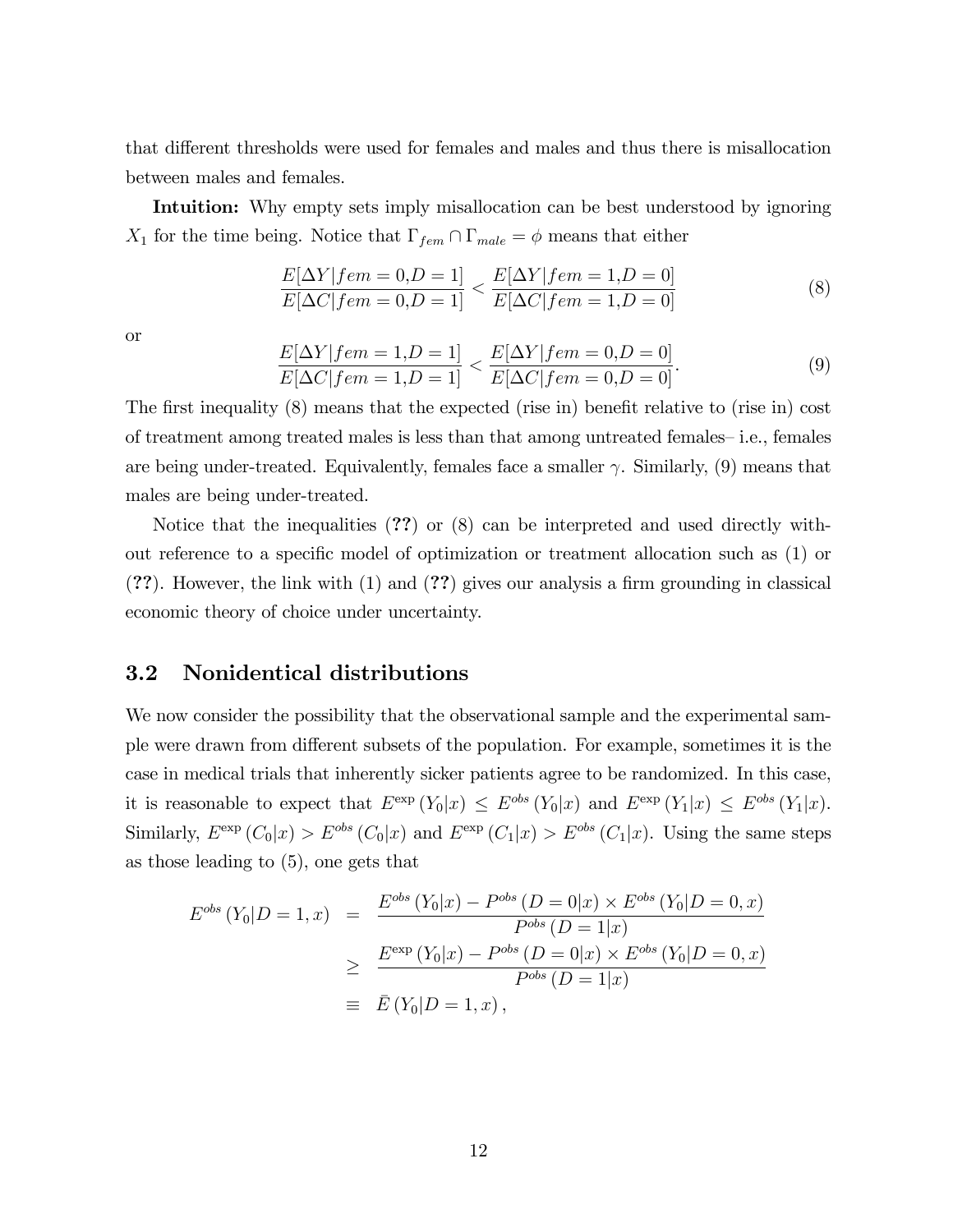and similarly,

$$
E^{obs} (Y_1 | D = 0, x) = \frac{E^{obs} (Y_1 | x) - P^{obs} (D = 0 | x) \times E^{obs} (Y_1 | D = 0, x)}{P^{obs} (D = 1 | x)}
$$
  
\n
$$
\geq \frac{E^{\exp} (Y_1 | x) - P^{obs} (D = 0 | x) \times E^{obs} (Y_1 | D = 0, x)}{P^{obs} (D = 1 | x)}
$$
  
\n
$$
\equiv \bar{E} (Y_1 | D = 0, x).
$$

The quantities  $\bar{E}(Y_1|D=0,x)$  and  $\bar{E}(Y_0|D=1,x)$  are clearly identified. An analogous set of inequalities hold with Y replaced by  $C$  and the inequality sign reversed (since the experimental group, being sicker will be more expensive to treat). These bounds can be used to detect misallocation. For instance, if it is the case that

$$
\frac{E^{obs}(Y_1|D=1, male) - \bar{E}(Y_0|D=1, male)}{E^{obs}(C_1|D=1, male) - \bar{E}(C_0|D=1, male)}
$$
\n
$$
\leq \frac{\bar{E}(Y_1|D=0, female) - E^{obs}(Y_0|D=0, female)}{\bar{E}(C_1|D=0, female) - E^{obs}(C_0|D=0, female)},
$$
\n(10)

then it follows that

$$
\frac{1}{\gamma_{male}} < \frac{E^{obs}(\Delta Y|D=1, male)}{E^{obs}(\Delta C|D=1, male)} \\
\leq \frac{E^{obs}(Y_1|D=1, male) - \bar{E}(Y_0|D=1, male)}{E^{obs}(C_1|D=1, male) - \bar{E}(C_0|D=1, male)} \\
\leq \frac{\bar{E}(Y_1|D=0, female) - E^{obs}(Y_0|D=0, female)}{\bar{E}(C_1|D=0, female) - E^{obs}(C_0|D=0, female)} \\
\leq \frac{E^{obs}(\Delta Y|D=0, female)}{E^{obs}(\Delta C|D=0, female)} \\
\leq \frac{1}{\gamma_{fem}}.
$$

Thus,  $\gamma_{female}$  is smaller, meaning that the outcomes of females are being weighed less relative to males. However, since (10) implies (8), it will be harder to detect misallocation here compared to when the experimental and observational data came from identical populations.

#### 3.3 Selection on observables

In some situations, a researcher may have access to exactly the same set of covariates W that the DM had observed prior to making the decision. Examples include postal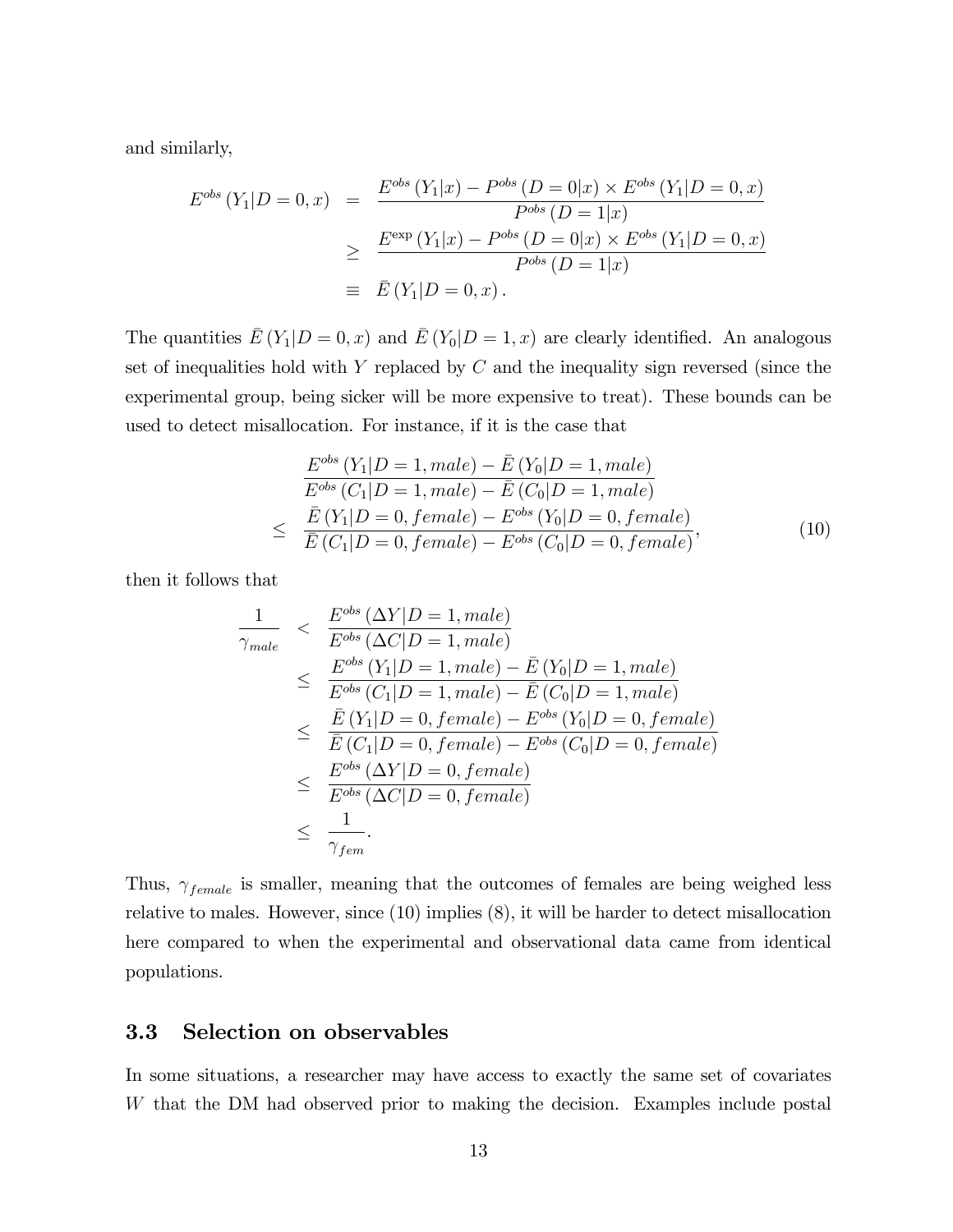application for credits or student admissions where applications are scored anonymously. Even when the application process involves a face-to-face interview but the interview score is available, the same set-up applies. In this case, the threshold is point-identified:

$$
\sup_{w} \frac{E\left[\Delta C|D=1, W=w\right]}{E\left[\Delta Y|D=1, W=w\right]} = \gamma = \inf_{w} \frac{E\left[\Delta C|D=0, W=w\right]}{E\left[\Delta Y|D=0, W=w\right]}.
$$

Notice that when there is a tie (which may happen if the  $X$ 's are discrete) and it is broken via randomization within the marginal group, the supremum and infimum will be attained at multiple values of W but they would still be equal. For example, suppose  $W \in \{0, 1\}$ , and  $\gamma$  is such that

## 4 Alternative mechanisms leading to misallocation

We now discuss three alternative allocation mechanisms which can potentially lead to empty identified sets and thus suggest misallocation. We define and make the distinction between wilful or prejudicial discrimination, inadvertent discrimination and implicit discrimination–all of which will lead to misallocation that we can potentially detect with our bounds-based analysis. Instead of presenting general models, we describe specific scenarios to outline the subtleties which make it hard to move from detection of misallocation to discerning its source. For simplicity of exposition, we will assume that  $\Delta C$  is a constant  $k$  (i.e., does not vary with any component of  $W$ ), so that the optimal decision criterion will be

$$
D = 1 \Longleftrightarrow E\left(\Delta Y | W\right) > \lambda,
$$

where  $\lambda = k/\gamma$ .

### 4.1 Inadvertent Discrimination

Suppose individuals are characterized by race (black/white) and gender (male/female). Suppose it is the case that

$$
E(\Delta Y | fem, black) > E(\Delta Y | male, White) > E(\Delta Y | male, black)
$$
  
>  $\lambda$   
>  $E(\Delta Y | fem, white).$  (11)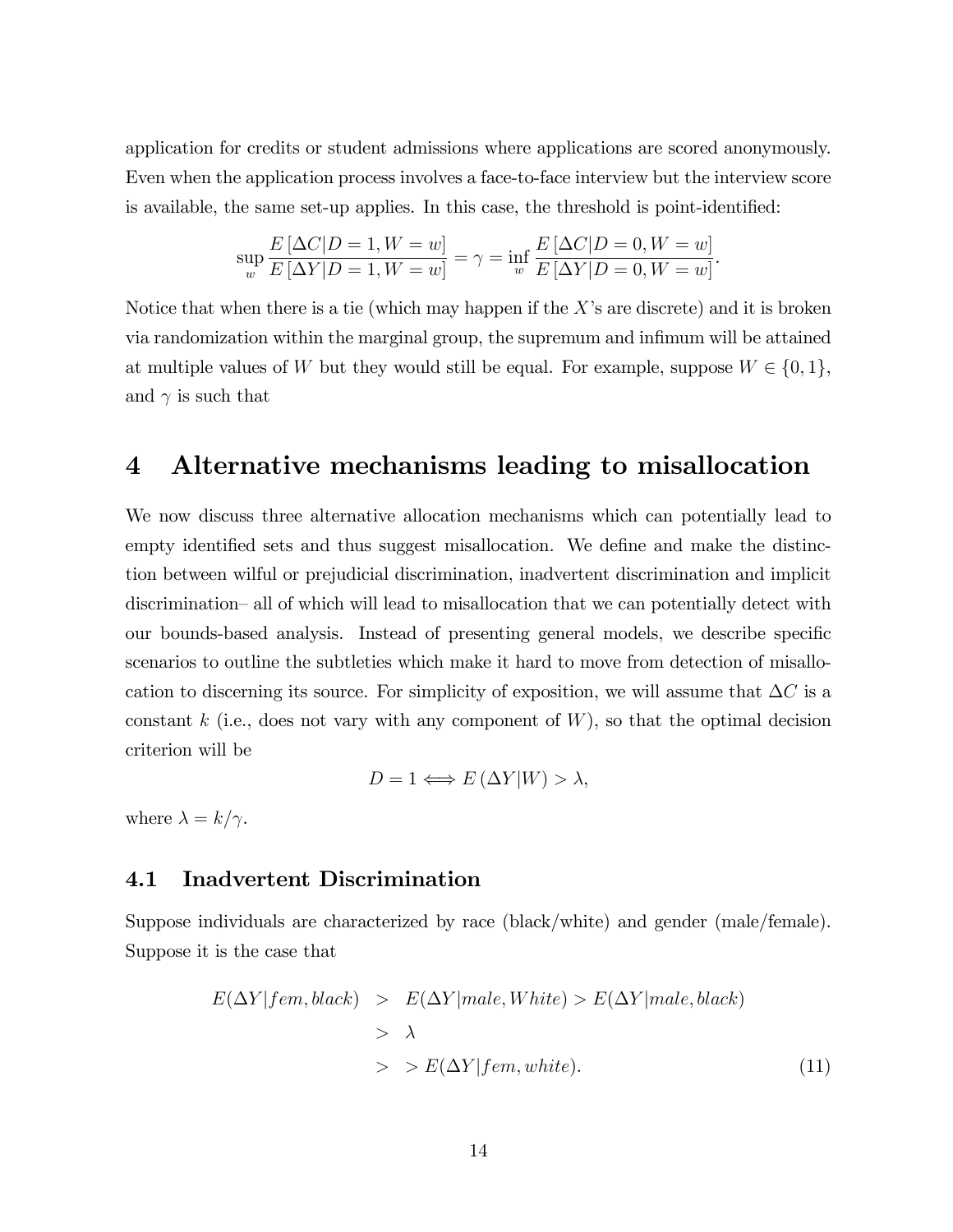Suppose that the fraction of whites among women is high enough that

$$
E(\Delta Y | male) > \lambda > E(\Delta Y | female).
$$
\n(12)

That is, black females benefit a lot from treatment while while females benefit the least. If white females are a much larger group than black females, then on average, females benefit less from treatment and hence (12) holds.

Now suppose the DM ignores race and allocates treatment, based only on gender. Then  $D = 1$  iff the individual is male and so it must be the case that

$$
E(\Delta Y|D = 0, Black)
$$
  
=  $E(\Delta Y| female, Black)$   
>  $E(\Delta Y| male, White)$ , by (11)  
=  $E(\Delta Y|D = 1, White)$ .

Thus, we would conclude that there is misallocation which works against blacks *precisely* because the DM is race-blind in his decision-making.

Notice that this violates a key assumption we started with, viz., that the DM uses all covariates that we observe plus possibly more. Here we observe race but the DM does not take into account race in making the allocation. This works against black females because they are treated the same as white females because of their gender and the inability or unwillingness of the DM to condition on race. The scenario described above is quite stark in that we are detecting misallocation by race precisely because the DM is not taking race into account in making the allocation. It would thus be dramatically wrong to conclude from  $(?)$  that there is *prejudice* against blacks. Notice that this "mistake" is very different from and more subtle than the mistake of interpreting statistical discrimination as tastebased discrimination.

#### 4.2 Wilful Discrimination

This is the simplest case where different thresholds are being used for the different demographic groups. In our gender example above, females are discriminated against if  $\lambda_{fem} > \lambda_{male}$ . Notice that such wilful discrimination has no implications for the rate of treatment in the two groups. That is, it is certainly possible that  $\lambda_{fem} = \lambda_{male}$ and  $Pr(D = 1 | fem = 0) > Pr(D = 1, fem = 1)$ . Conversely, it is also possible that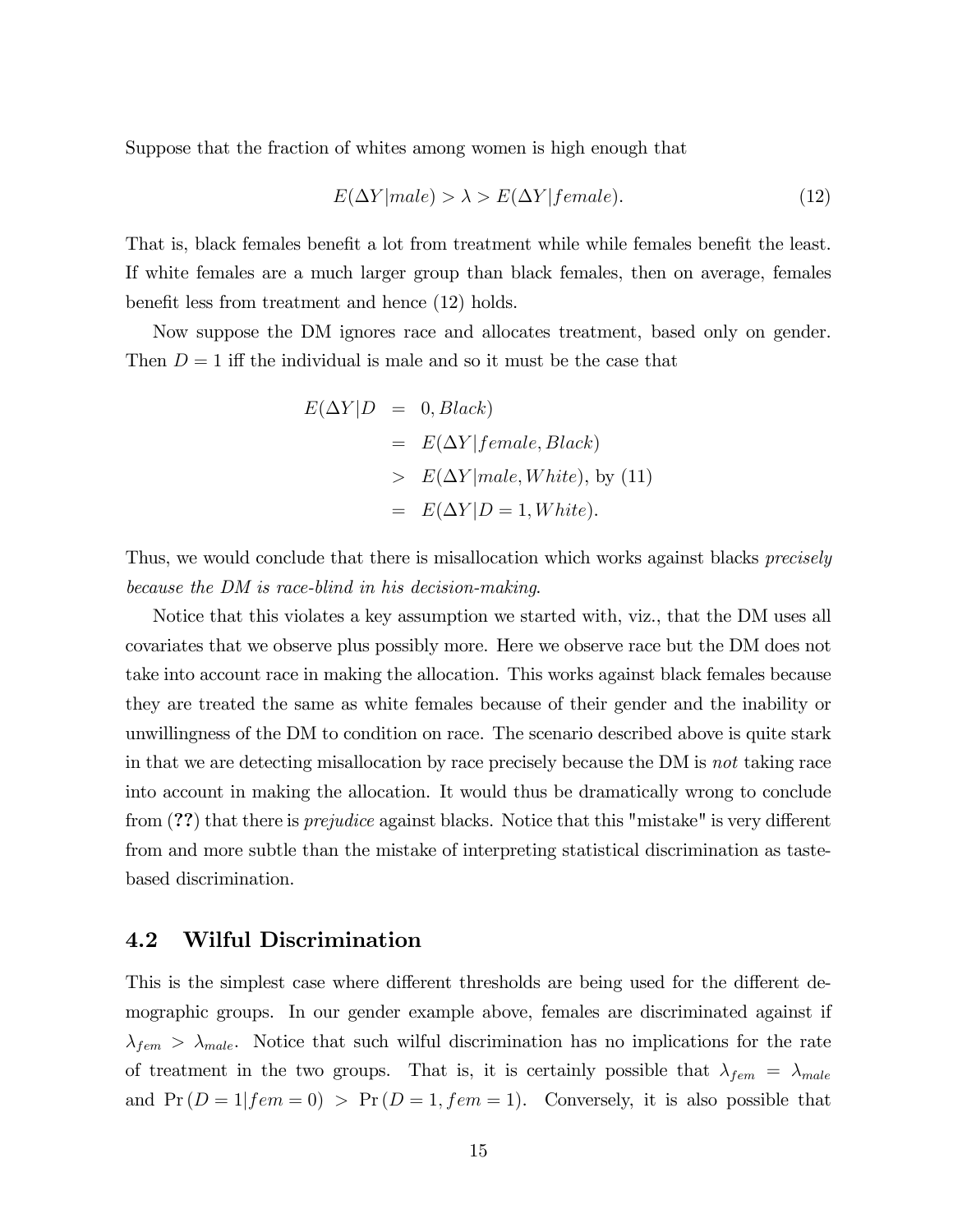$\lambda_{fem} > \lambda_{male}$  but  $Pr(D = 1 | fem = 0) \le Pr(D = 1, fem = 1)$ . Whether the rate of treatment is equal across demographic groups depends on the fraction of individuals within that group whose expected benefits from treatment are above the threshold for that group. So an efficient allocation, using a common threshold for all demographic groups, may be one where a larger fraction of males are treated if a larger fraction of males have expected benefits from treatment above the common threshold than females.

## 4.3 Implicit discrimination

Suppose the DM discriminates by race. It is possible that we will conclude there is misallocation which works against the poor. The following scenario illustrates the point. Suppose it is the case that

$$
E(\Delta Y|black, rich) > \lambda_{bl} > E(\Delta Y|black, poor)
$$
  
> 
$$
E(\Delta Y|white, rich) > E(\Delta Y|white,poor) > \lambda_{wh}.
$$

Suppose the DM observes both race and wealth status and thus assigns the rich blacks and all whites to treatment. Then we have that

$$
E (\Delta Y | poor, D = 0) = E (\Delta Y | poor, black)
$$
  
\n
$$
E (\Delta Y | rich, D = 1) = E (\Delta Y | rich, black) \times Pr (black | rich)
$$
  
\n
$$
+ E (\Delta Y | rich, wh) \times Pr (wh | rich)
$$
  
\n
$$
\approx E (\Delta Y | rich, wh) \text{ if } Pr (wh | rich) \approx 1.
$$

Since it is the case that

$$
E\left(\Delta Y|black, poor\right) > E\left(\Delta Y|white, rich\right),\,
$$

we will conclude that

$$
E(\Delta Y|poor, D = 0) > E(\Delta Y|rich, D = 1),
$$

i.e., that there is misallocation which works against the poor. This will happen even if the DM is not explicitly discriminating against the poor. The root is of course the high positive correlation between being white and rich. Pope and Sydnor (2008) in somewhat different contexts have discussed such "implicit profiling".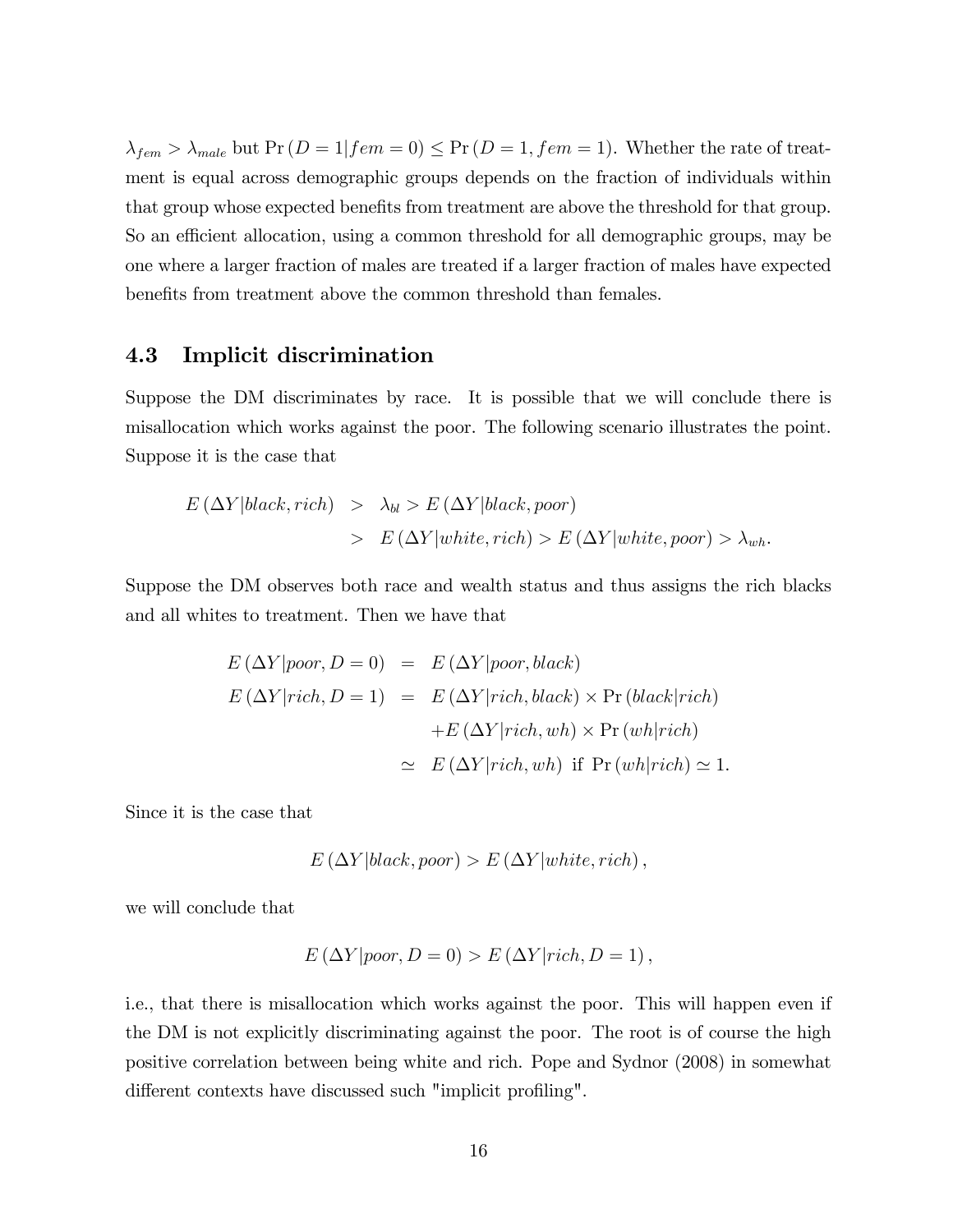In all three cases listed above, we would potentially detect misallocation based on some covariate(s). However, this misallocation could be a result of prejudicial discrimination based on that particular covariate, inadvertent discrimination from ignoring that covariate in the allocation or implicit discrimination on a positively correlated covariate. While the exact form of discrimination cannot be pinpointed, one can conclude that there has been misallocation of treatment, leading some demographic groups to receive less and some others to receive more amounts of treatment than what economic efficiency would dictate. In our terminology, the former group has been subjected to non-statistical discrimination.

# 5 Broadening the model

We now extend the analysis to include risk averse behavior by the DM and transform the problem of detecting misallocation for a specific outcome to the problem of detecting the extent of risk aversion which justify the observed allocation as an efficient one.

## 5.1 Risk Aversion: Parametric

In this part of the analysis we ask what risk-averse utility function(s) are consistent with efficient allocation, given the data. To do this we consider a family of risk averse utility functions  $u(\cdot,\theta)$ , indexed by a finite dimensional parameter  $\theta$  and the corresponding allocation rule which is a generalization of (??)

$$
D = 1 \text{ iff } \frac{E(u(Y_1, \theta) | X, Z) - E(u(Y_0, \theta) | X, Z)}{E(C_1 | X, Z) - E(C_0 | X, Z)} > \lambda.
$$
 (13)

Examples of such utility functions are CRRA  $u(Y, \theta) \equiv \frac{Y^{1-\theta}}{1-\theta}$  $\frac{\beta}{1-\theta}$  for  $\theta \in (0,1)$  and CARA  $u(Y, \theta) \equiv -e^{\theta Y}$  for  $\theta \ge 0$ . Let  $\Delta Y(\theta) \equiv u(Y_1, \theta) - u(Y_0, \theta)$ .

When the DM's subjective expectations are consistent with true distributions in the population, we have that

$$
\frac{E(u(Y_1, \theta) | X, D = 1) - E(u(Y_0, \theta) | X, D = 1)}{E(C_1 | X, D = 1) - E(C_0 | X, D = 1)} > \lambda, \text{ w.p.1.}
$$

As before, we do the analysis separately for males and females to get the bounded sets in terms of  $\theta$ :

$$
\begin{bmatrix} L_f(\theta), U_f(\theta) \end{bmatrix} = \left\{ \begin{bmatrix} \sup_{x \in Supp(X_1 | fem=1, D=0)} \frac{E[\Delta Y(\theta)|X_1=x, fem=1, D=0]}{E[\Delta C | X_1=x, fem=1, D=0]} \\ & < \lambda \\ \leq \inf_{x \in Supp(X_1 | fem=1, D=1)} \frac{E[\Delta Y(\theta)|X_1=x, fem=1, D=1]}{E[\Delta C | X_1=x, fem=1, D=1]} \end{bmatrix} \right\}
$$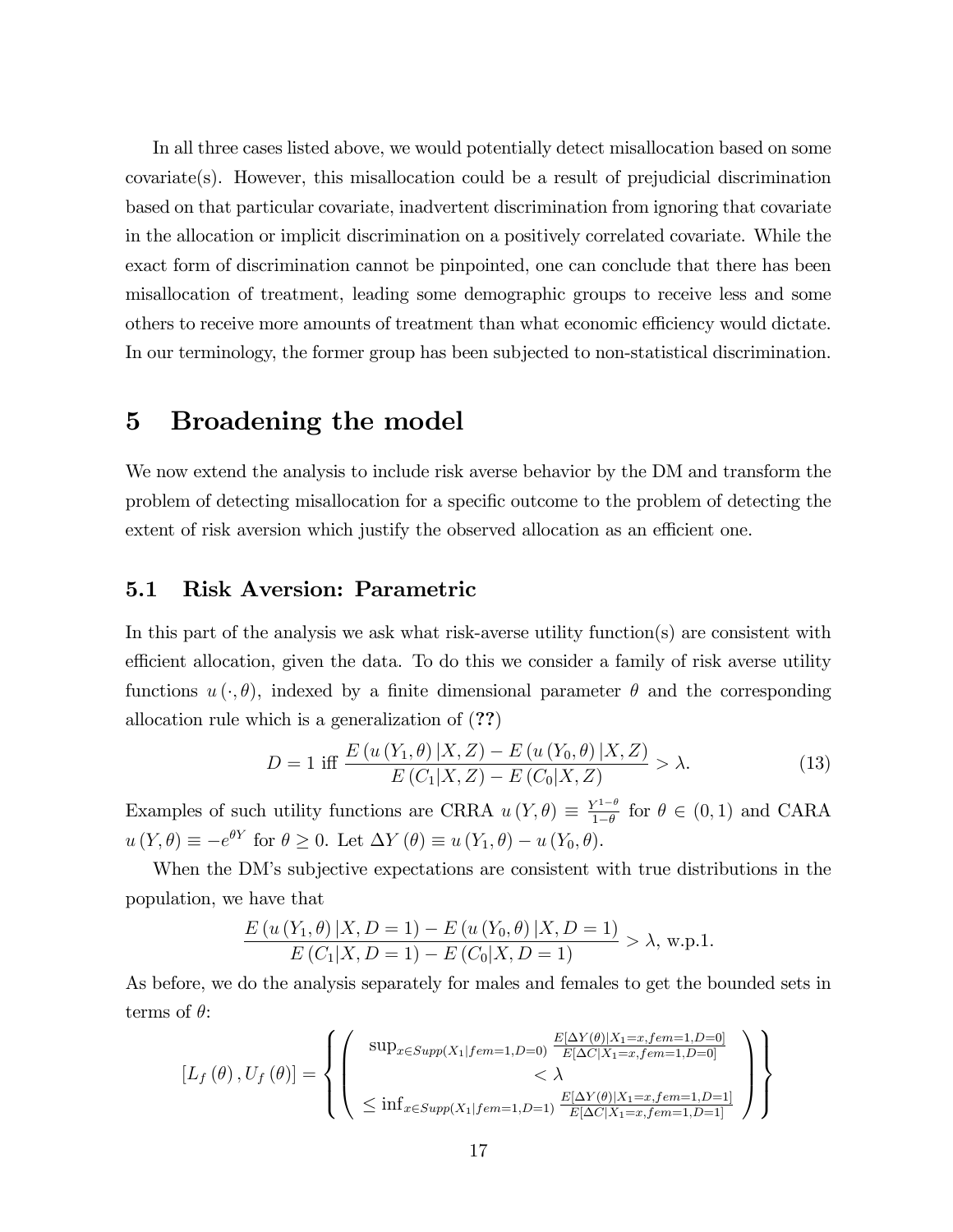and similarly,  $[L_m(\theta), U_m(\theta)].$ 

So the values of  $\theta$  which are consistent with efficient allocation within gender are the ones for which

$$
L_f(\theta) \le U_f(\theta) \text{ and } L_m(\theta) \le U_m(\theta). \tag{14}
$$

Further, the values of  $\theta$  which are consistent with efficient allocation across demographic groups are the ones for which

$$
\max\left\{L_f\left(\theta\right), L_m\left(\theta\right)\right\} \leq \min\left\{U_f\left(\theta\right), U_m\left(\theta\right)\right\}.
$$
\n(15)

If the set of  $\theta \geq 0$  for which both (14) and (15) hold turns out to be empty, then no member of the corresponding family of utility functions will justify the observed allocation as an efficient one.

#### 5.2 Risk Aversion: nonparametric

Now consider a general differentiable Bernoulli utility function  $u(\cdot)$  which will be the ingredient of a VnM utility defined over lotteries. In order for such a utility function to rationalize the observed treatment choice, we must have that for all  $x, x'$ 

$$
\frac{E\left[u\left(Y_{1}\right)-u\left(Y_{0}\right)|D=1,X=x\right]}{E\left[\Delta C|D=1,X=x\right]} \geq \frac{E\left[u\left(Y_{1}\right)-u\left(Y_{0}\right)|D=0,X=x'\right]}{E\left[\Delta C|D=0,X=x'\right]}.\tag{16}
$$

Here, we focus on the case where both  $Y$  and  $X$  are discrete. The continuous case is treated as a separate subsection. So assume that  $Y_1$  and  $Y_0$  are discrete, with union support equal to  $\{a_1...a_m\}$ . The above condition reduces to: for all  $x, x'$ :

$$
\sum_{j=1}^{m} u(a_j) \underbrace{\left\{ \frac{\Pr(Y_1 = a_j | x, D = 1) - \Pr(Y_0 = a_j | x, D = 1)}{E [C_1 - C_0 | D = 1, X = x]} \right\}}_{=h_1(a_j, x), \text{ say}}
$$
\n
$$
\geq \sum_{j=1}^{m} u(a_j) \underbrace{\left\{ \frac{\Pr(Y_1 = a_j | x, D = 0) - \Pr(Y_0 = a_j | x', D = 0)}{E [C_1 - C_0 | D = 0, X = x,]} \right\}}_{h_0(a_j, x'), \text{ say}}.
$$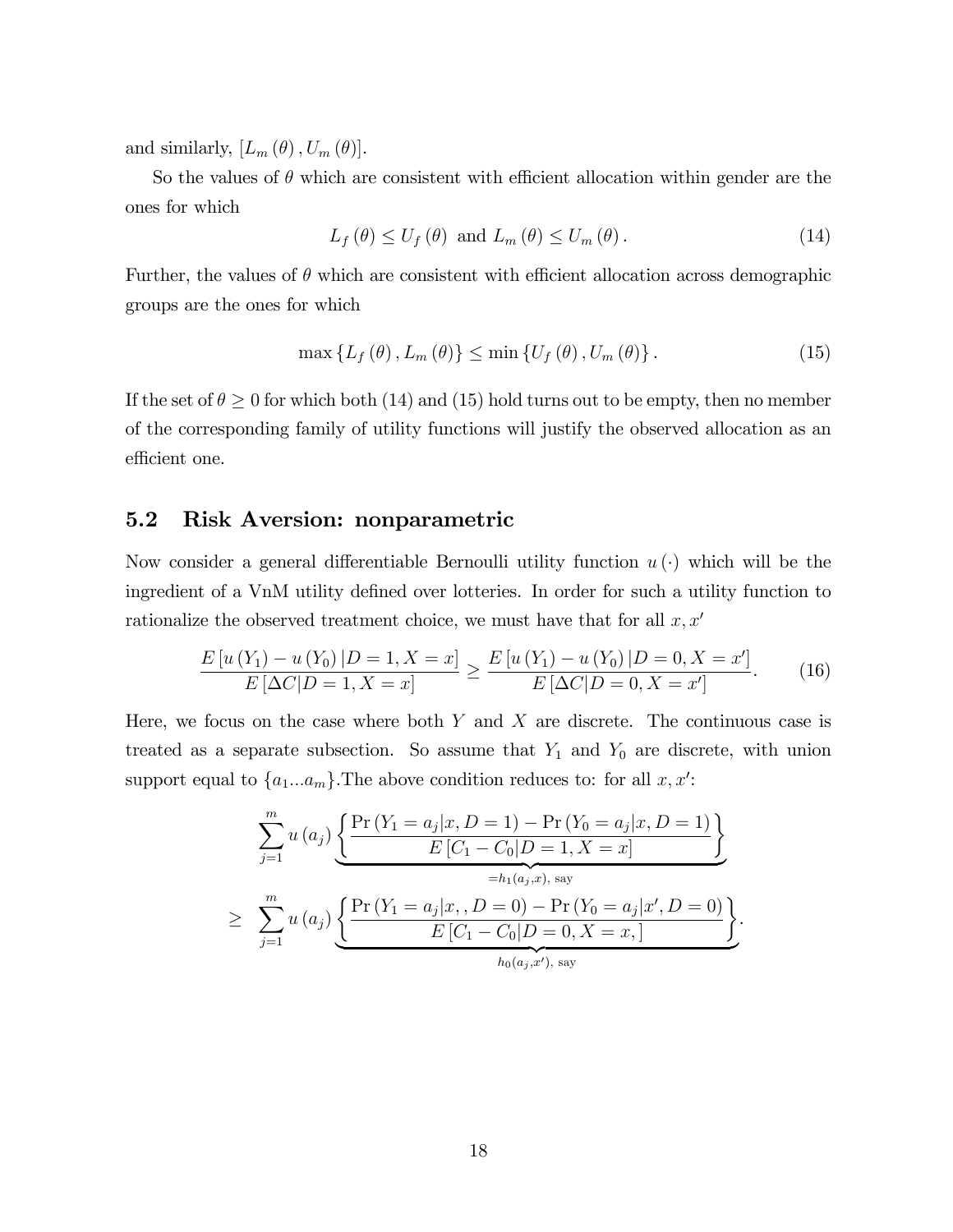Letting  $u(a_j) = u_j$  and  $q_k(x, x') = h_1(a_k, x) - h_0(a_k, x')$ , the previous display reduces to a set of linear restrictions

$$
u_1 = 0, u_m = 1 \text{ (affine normalization)},
$$
  
\n
$$
u_{k+1} \ge u_k, k = 1,...m-1 \text{ (monotonic)},
$$
  
\n
$$
\frac{u_{k+1} - u_k}{a_{k+1} - a_k} \ge \frac{u_{k+2} - u_{k+1}}{a_{k+2} - a_{k+1}}, k = 1,...m-2 \text{ (concave)},
$$
  
\n
$$
\sum_{k=1}^{m} u_k q_k (x, x') \ge 0 \text{ for all } x, x'.
$$
  
\n(17)

When  $X$  is also discrete, the above inequalities define a finite-dimensional polyhedron. There exist algorithms for finding extreme points of a polyhedron defined through inequality constraints. The identified set of  $u_k$ 's are the convex hull of those extreme points and one can base a test of DM rationality on whether the identified set of  $u$ 's is empty.

#### 5.2.1 Equivalent conditions:

At this point, it is meaningful to ask the following question. Suppose we find that for  $u(y) = y$ , i.e., allocations based on expected gains, the corresponding set of  $\gamma$ 's is emptysuggesting misallocation. Then under what conditions shall we always (never) find a nondecreasing concave utility function under which the observed allocations will be efficient under the utility function? In other words, is *every* observed allocation justifiable as an efficient one for *some* choice of  $u(\cdot)$ ? The following proposition provides the answer in the case where  $Y$  takes on finite positive values.

Suppose w.l.o.g. Y takes values in the finite set  $0 = a_1 \le a_2 \le ... \le a_m = 1$ . For two subgroups 1 and 2, let

$$
\mu_{lbc}(j) = \frac{\Pr(Y_l = a_j | D = b, G = c)}{E(\Delta C | D = b, G = c)},
$$

for  $j = 1, \ldots, n$ ,  $l = 0, 1, b = 0, 1$  and  $c = 1, 2$ . Suppose that we have detected inefficiency whereby group 2 is being under-treated, viz.,

$$
\frac{E(\Delta Y|D=1, G=1)}{E(\Delta C|D=1, G=1)} < \frac{E(\Delta Y|D=0, G=2)}{E(C_1 - C_0|D=0, G=2)}, \text{ i.e.,}
$$
\n
$$
\sum_{j=1}^{m} a_j \left[ \mu_{111}(j) - \mu_{011}(j) - \mu_{102}(j) + \mu_{002}(j) \right] < 0. \tag{18}
$$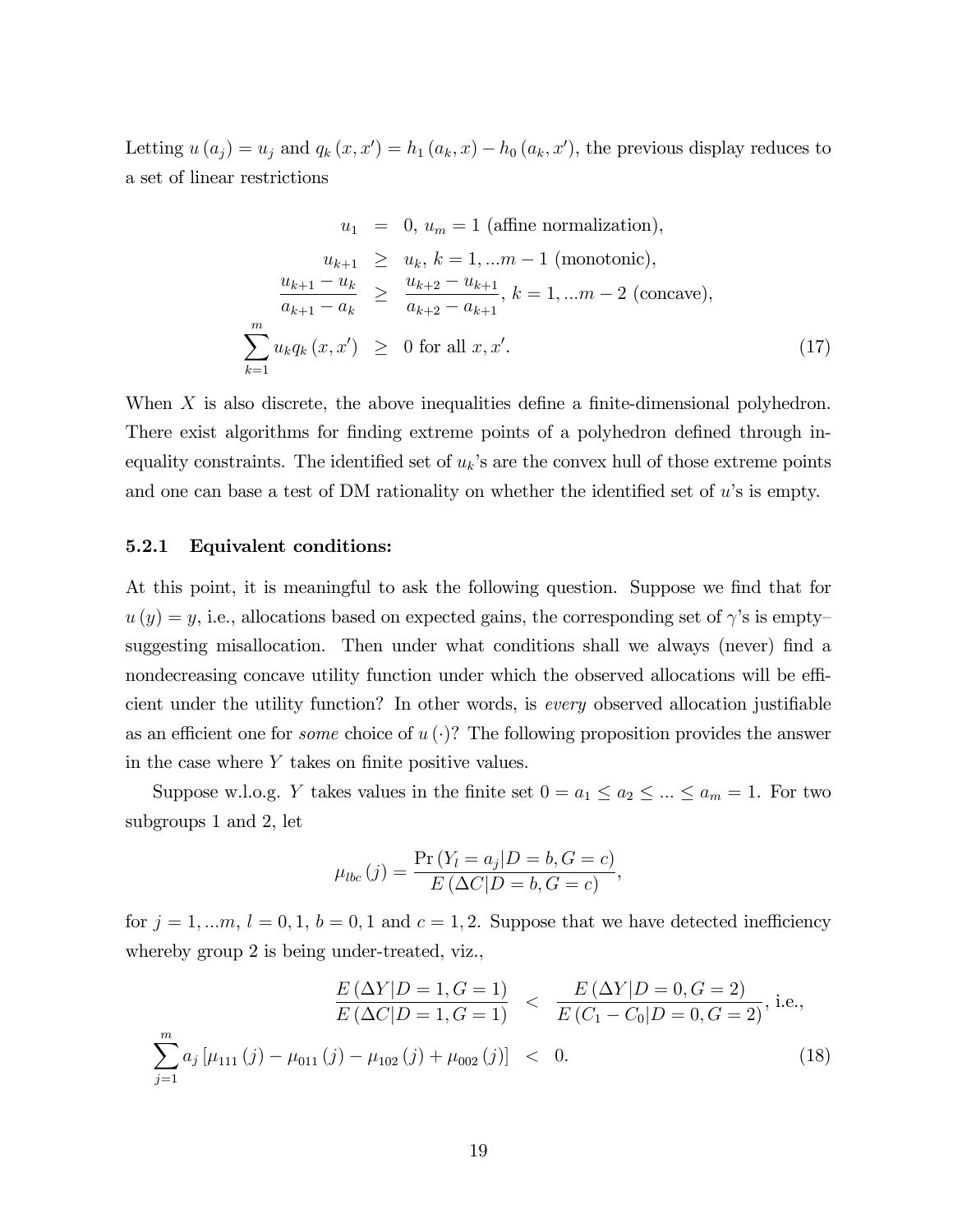Let

$$
r_j = \underbrace{\mu_{111}(j) - \mu_{011}(j)}_{=r_{1j}} - \underbrace{(\mu_{102}(j) - \mu_{002}(j))}_{=r_{2j}},
$$

and observe that by definition,  $\sum_{j=1}^{m} r_j = 0$  and  $\sum_{j=1}^{m} a_j r_j < 0$ . The question is: can we necessarily find  $u(\cdot)$  nondecreasing and concave, such that

$$
\frac{E(u(Y_1) - u(Y_0) | D = 1, G = 1)}{E(\Delta C | D = 1, G = 1)} \ge \frac{E(u(Y_1) - u(Y_0) | D = 0, G = 2)}{E(\Delta C | D = 0, G = 2)}, \text{ i.e.,}
$$
\n
$$
\sum_{j=1}^{m} r_j u(a_j) \ge 0.
$$
\n(19)

The following proposition provides a characterization.

Define  $R_k = \sum_{j=1}^k r_j$ ,  $S_l = \sum_{k=1}^{l-1} R_k (a_{k+1} - a_k)$ , for  $l = 2,...m$ . Note that

$$
S_m = \sum_{k=1}^{m-1} R_k (a_{k+1} - a_k) = -\sum_{j=1}^{m} r_j a_j > 0.
$$

**Proposition 1** Suppose  $\{r_j\}$  is such that  $\sum_{j=1}^m r_j = 0$  and  $\sum_{j=1}^m r_j a_j < 0$ . The following conditions are equivalent:

- (i)  $S_l > 0$ , for every  $l = 1, ..., m 1$ .
- (ii) there does not exist any nondecreasing and concave  $u(\cdot)$ , such that (19) holds.

Condition (i) can be checked directly before we try to find the set of solutions. Note that this proposition is of a similar flavour to the equivalence of second order stochastic dominance and dominance in terms of every concave and monotone sub-utility function, but applicable to the case where the  $r_j$ 's are more complicated than just probabilities and the support points are not equally spaced.

**Proof.** See appendix. ■

#### 5.2.2 Maximum entropy solution

The methodology outlined above  $(c.f., (17))$  gives a whole set of utility functions which may be difficult to report because it will generically be an infinite set. We therefore consider a variant of the problem where, instead of trying to find the entire set of admissible utilities, we find the one among them which is closest to a specific utility function, such as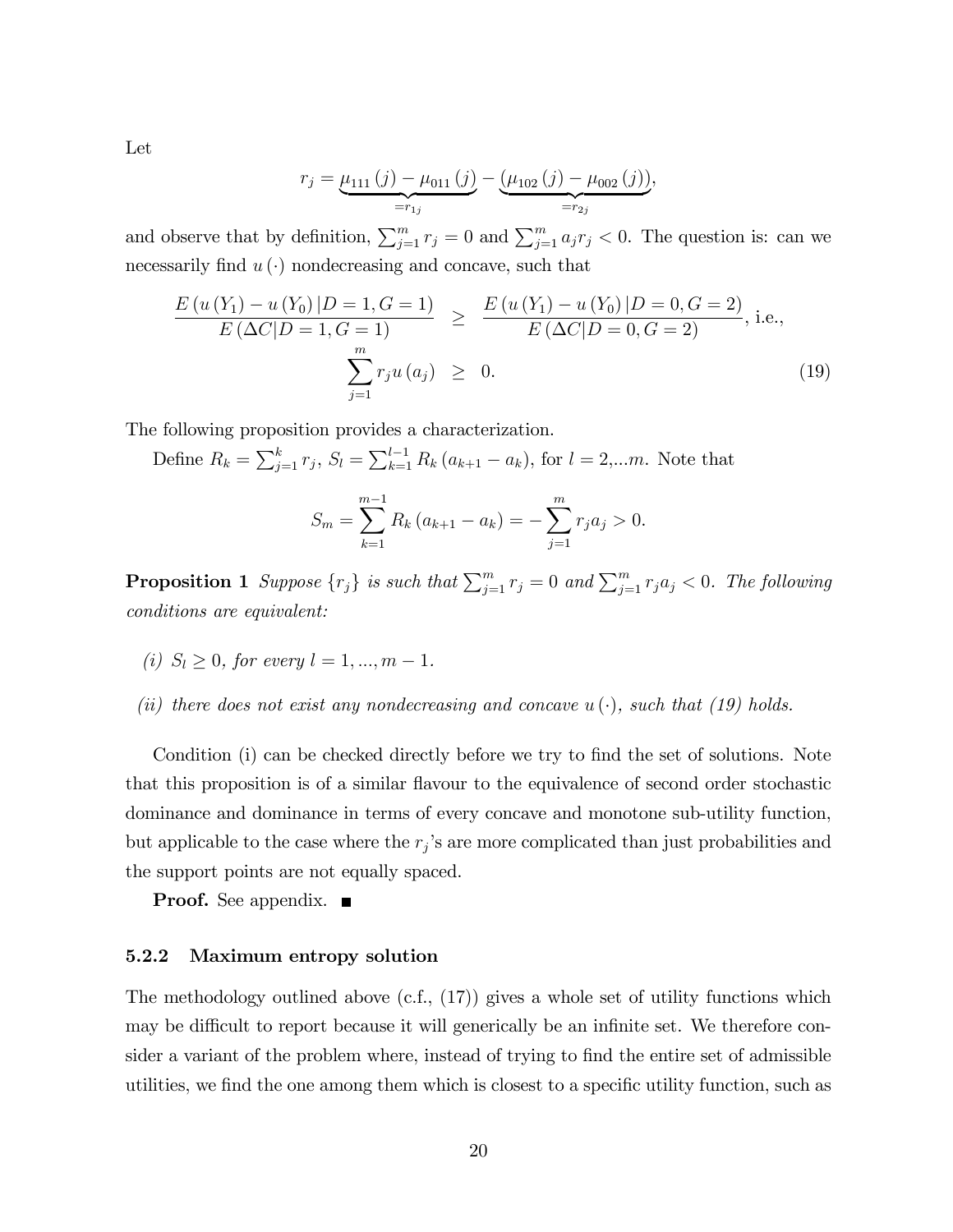the risk neutral one  $u(y) = y$  or a specific risk-averse one, e.g.,  $u(y) = \sqrt{y}$ . This objective can be achieved through the use of entropy maximization, which we describe now.

Recall the constraints (17). Define  $v_1 = u_1 = 0$  and  $v_k = u_k - u_{k-1}$  for  $k = 2, ...K$ . In matrix notation,

$$
\begin{bmatrix} v_1 \\ v_2 \\ \dots \\ v_k \end{bmatrix} = \begin{bmatrix} 1 & 0 & 0 & \dots & 0 \\ -1 & 1 & 0 & \dots & 0 \\ 0 & -1 & 1 & 0 \dots & 0 \\ \vdots & \vdots & \ddots & \vdots & \vdots \\ 0 & \dots & 0 & -1 & 1 \end{bmatrix} \begin{bmatrix} u_1 \\ u_2 \\ \dots \\ u_k \end{bmatrix},
$$

where S is nonsingular. Also, for fixed x, x', let  $q(x, x')$  denote the k-vector whose kth entry is  $q_k(x, x')$ . Then the constraints (17) can be rewritten as

$$
v_k \geq 0, k = 1, ...K - 1,
$$
  
\n
$$
\sum_{k=1}^{k} v_k = 1,
$$
  
\n
$$
\frac{v_k}{a_k - a_{k-1}} \geq \frac{v_{k+1}}{a_{k+1} - a_k}, k = 1, ...K - 1
$$
  
\n
$$
v' [S^{-1}q(x, x')] \geq 0 \text{ for all } x, x'.
$$
\n(20)

Given the form of the constraints, one can apply the principle of maximum entropy and solve

$$
\max\left\{-\sum_{k=1}^{K} \left(\frac{v_k}{a_k - a_{k-1}}\right) \ln \left(\frac{v_k}{a_k - a_{k-1}}\right) \right\}, \text{ s.t. } (20).
$$

If there were no q-constraints, then the solution would be  $v_k = a_k - a_{k-1}$ . This corresponds to the risk-neutral situation  $u(a) = a$ . Therefore maximizing the entropy s.t. the constraints corresponds to finding the most risk-neutral  $u(\cdot)$  which satisfies the constraints. Standard software can be used to perform these calculations since the problem is strictly concave. Once the v's are obtained, one can find the corresponding u's by using  $u = S^{-1}v$ .

To get the utility function closest to  $u(y) = \sqrt{y}$ , one would solve

$$
\max\left\{-\sum_{k=1}^{K} \frac{v_k}{\sqrt{a_k} - \sqrt{a_{k-1}}} \ln \left( \frac{v_k}{\sqrt{a_k} - \sqrt{a_{k-1}}} \right) \right\}, \text{ s.t. (20)}.
$$

In the absence of the q-constraints, the solution would be  $v_k = \sqrt{a_k} - \sqrt{a_{k-1}}$ , i.e.  $u(y) =$  $\sqrt{y}$ , as desired.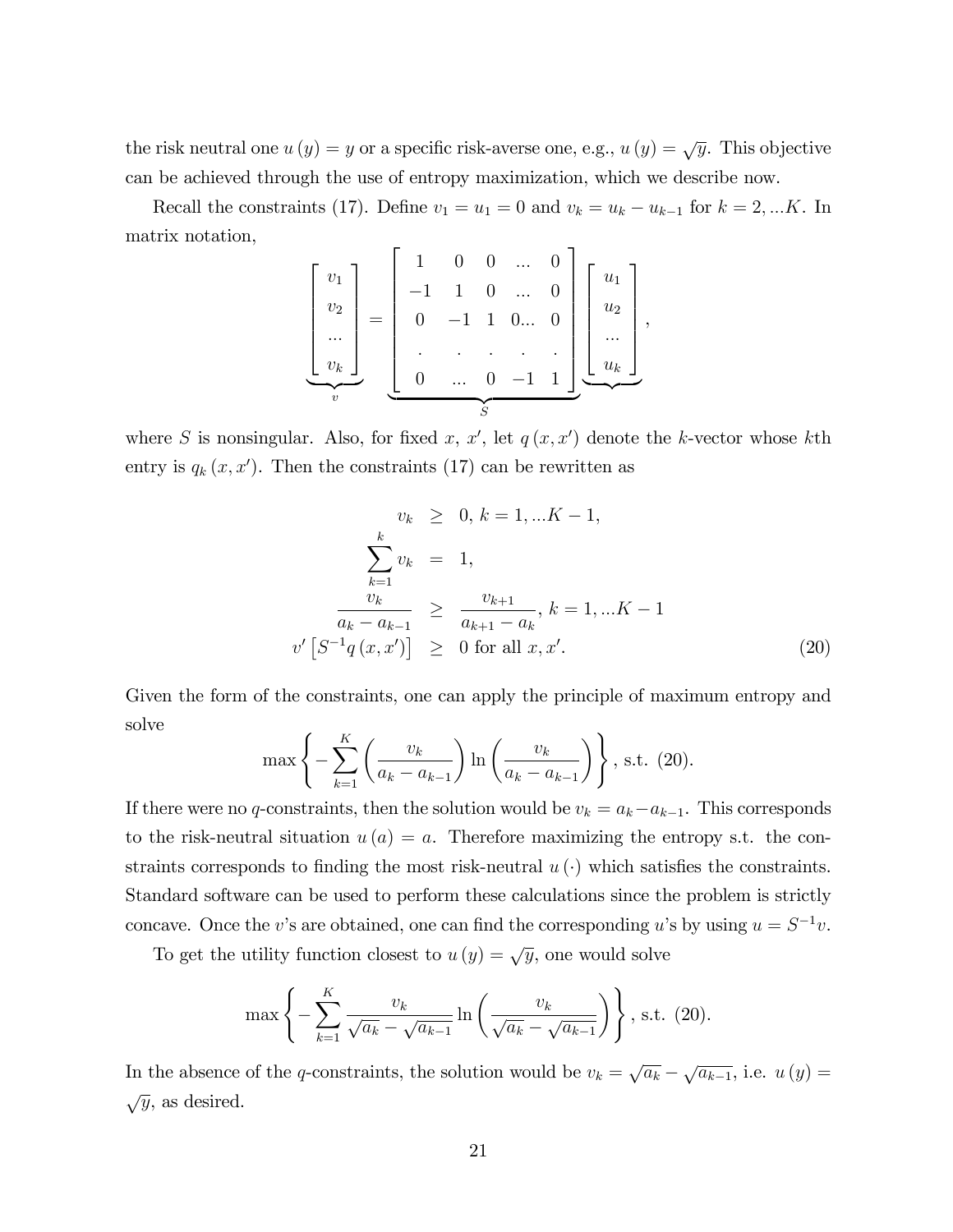In contrast to the set-identified situation, the maximum entropy problem will either have no solution (if the constraint set is empty, for instance) or a unique solution, which would make it easy to report. This unique solution will have a meaningful interpretation as the admissible utility function closest to a specific utility function (e.g., a risk-neutral one). Moreover, when the  $q$ 's are estimated, one can, in principle, construct confidence intervals for both the solution and the value function for the above problems, using the distribution theory for the estimated  $q$ 's.

#### 5.2.3 Inference

Testing whether the existing allocation is efficient for a given utility function, reduces essentially to testing a set of (conditional) moment inequalities (c.f., (8) or (9) above). There is an existing and expanding literature in econometrics, dealing with such tests. For example, one can adopt the method of Andrews and Soares (2009) to conduct such tests and calculate confidence intervals for the difference in treatment thresholds between demographic groups. This corresponds to inference on the true parameters, rather than inference on the identified set.

Inferring utility parameters consistent with efficient allocation is an estimation problem where the parameters of interest are defined via conditional moment inequalities. The test of rationality thereof is analogous to specification testing in GMM problems but now with inequality constraints. For the parametric case or the nonparametric case with discrete outcome and covariates, the utility parameters are Önite-dimensional and we are interested in inferring the entire feasible set of utility parameters. So inference can be conducted using, e.g., CHT (2005). Tests of rationality again amount to checking emptiness of confidence sets, which can be done using Andrews and Soares.

Inference for the maximum entropy solution, to our knowledge, is nonstandard. Essentially, the inference problem is to find the distribution theory for the solution and value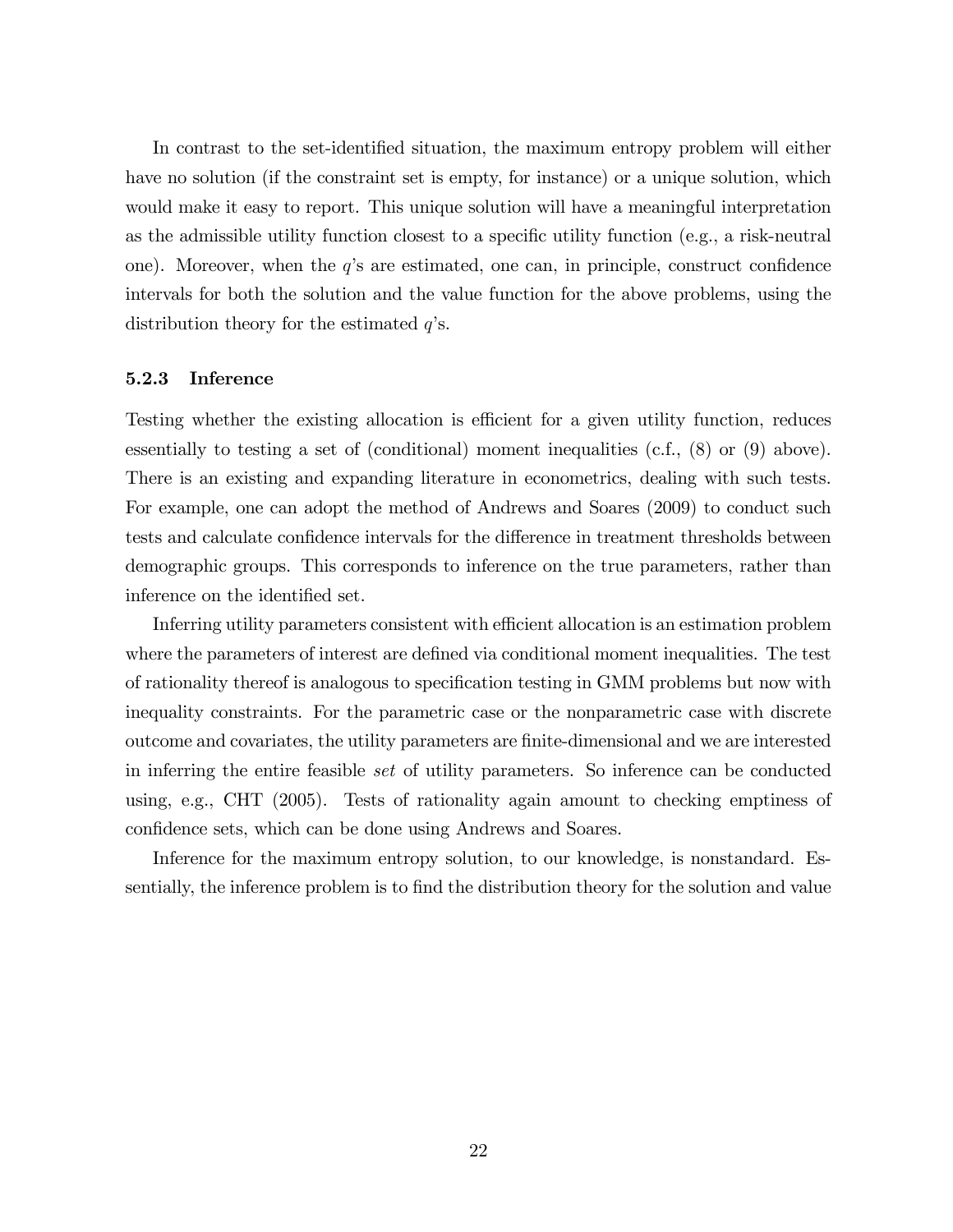function for the problem

$$
\max\left\{-\sum_{k=2}^{K} v_k \ln(v_k)\right\}, \text{ s.t.}
$$

$$
v_k \geq 0, k = 2, ...K, \sum_{k=1}^{K} v_k = 1,
$$

$$
\frac{v_k}{a_k - a_{k-1}} \geq \frac{v_{k+1}}{a_{k+1} - a_k}, k = 2, ...K - 1
$$

$$
v' [S^{-1}\hat{q}(x, x')] \geq 0 \text{ for all } x, x'.
$$
(21)

The problem  $(21)$  is simply  $(20)$  with q replaced by its estimate.

We now outline a method of solving (21) via a penalty method and conduct inference on the solution and value function thereof. To do this, focus on the case where  $X$  is also discrete and rewrite the last set of inequalities in the previous display as  $\sum_{k=1}^{K} \hat{g}_{jk}v_k \leq 0$ for  $j = 1, \dots J$ . Now consider the problem

$$
\min_{\{v_k\}} \left\{ \sum_{k=1}^K v_k \ln(v_k) + r_n \sum_{j=1}^J \left( \max \left\{ 0, \sum_{k=1}^K \hat{g}_{jk} v_k \right\} \right)^2 \right\}, \text{ s.t.}
$$
\n
$$
v_k \geq 0, k = 2, ...K - 1, \sum_{k=1}^K v_k = 1,
$$
\n
$$
\frac{v_k}{a_k - a_{k-1}} \geq \frac{v_{k+1}}{a_{k+1} - a_k}, k = 2, ...K - 1.
$$
\n(22)

This is a penalized version of (21), where the penalty term

$$
r_n \sum_{j=1}^{J} \left( \max \left\{ 0, \sum_{k=1}^{K} \hat{g}_{jk} v_k \right\} \right)^2
$$

is positive whenever for one or more j, the term(s)  $\sum_{k=1}^{K} \hat{g}_{jk}v_k$  are positive. Here  $r_n$  will be a sequence of positive numbers increasing with  $n$ , so that the penalty for constraint violation is higher when the sample size is large. Note that (22) is an optimization problem with convex objective function and linear constraints. So finding a solution is easy. The remaining question is: how to choose the sequence  $r_n$  to gurantee desirable properties of the resulting solution and value in particular, consistency and a tractable asymptotic distribution.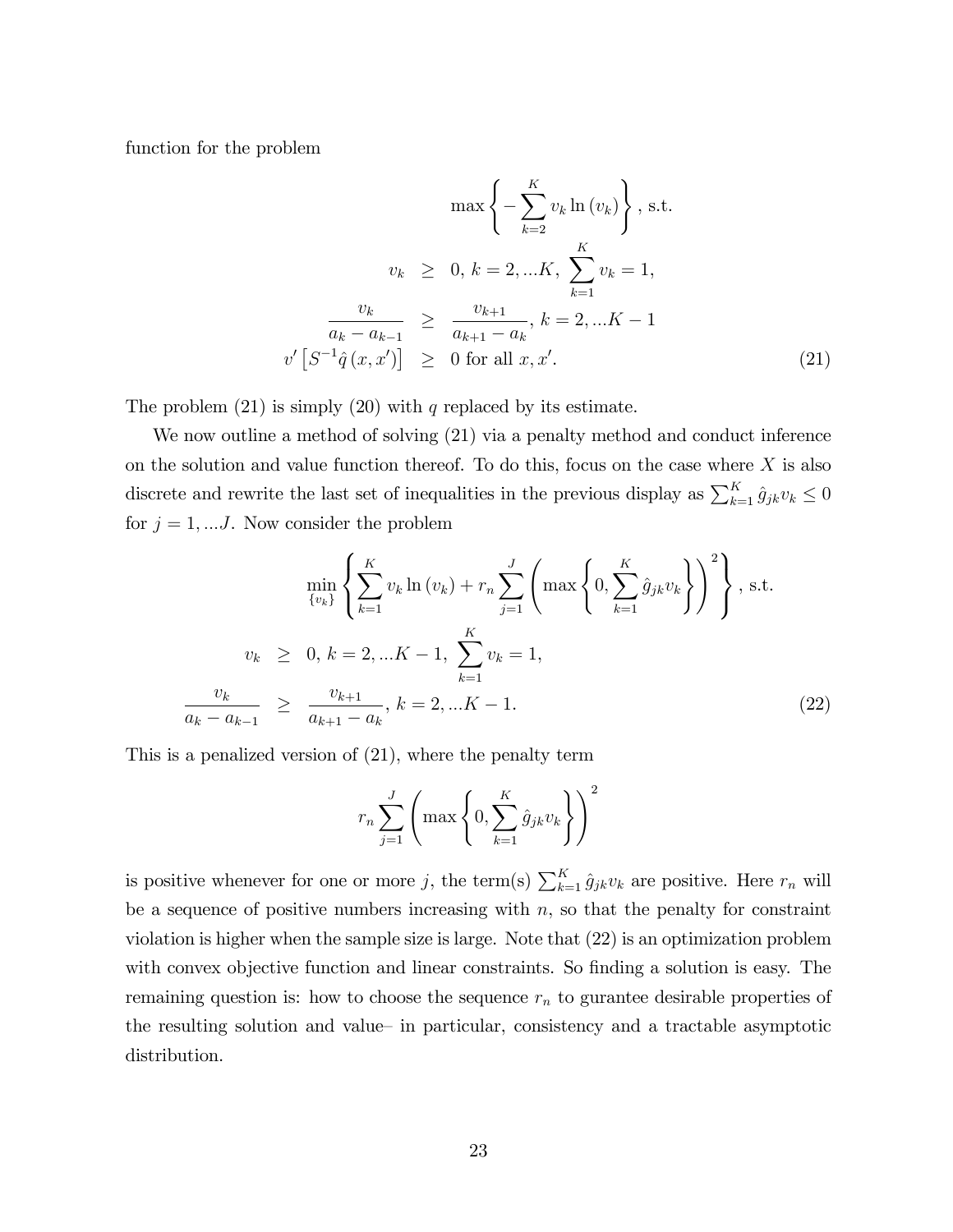DeÖne

$$
\hat{Q}_n(v) = \left\{ \sum_{k=1}^K v_k \ln(v_k) + r_n \sum_{j=1}^J \left( \max \left\{ 0, \sum_{k=1}^K \hat{g}_{jk} v_k \right\} \right)^2 \right\},
$$
  
\n
$$
Q(v) = \sum_{k=1}^K v_k \ln(v_k),
$$
  
\n
$$
A = \left\{ v : v_k \ge 0, k = 2, ...K, \sum_{k=1}^K v_k = 1, \atop \frac{v_k}{a_k - a_{k-1}} \ge \frac{v_{k+1}}{a_{k+1} - a_k}, k = 2, ...K - 1.
$$
  
\n
$$
B = \left\{ v : \sum_{k=1}^K g_{jk} v_k \le 0, j = 1, ...J \right\}.
$$

We use the standard convention that  $v_k \ln(v_k) = 0$  if  $v_k = 0$ .

**Proposition 2 (Consistency)** Assume that  $\sqrt{n}$  vec  $(\hat{g} - g) \rightsquigarrow N (0, \Sigma)$ . Choose  $r_n$  such that  $r_n = o_p(\sqrt{n})$  and  $r_n \to \infty$  as  $n \to \infty$ . Then

$$
p \lim_{n \to \infty} \left\{ \arg \min_{v \in A} \hat{Q}_n(v) \right\} = \arg \min_{v \in A \cap B} Q(v).
$$

**Proof.** See appendix.  $\blacksquare$ 

Corollary 1 (Consistency of value function) Under the same conditions, as the previous proposition,

$$
p \lim_{n \to \infty} \left\{ \hat{Q}_n \left( \arg \min_{v \in A} \hat{Q}_n \left( v \right) \right) \right\} = Q \left( \arg \min_{v \in A \cap B} Q \left( v \right) \right).
$$

**Proof.** See appendix. ■

## 5.3 Continuous case

**Inequalities:** When Y is continuously distributed with support  $[0, 1]$ , the condition  $(16)$ reduces to

$$
\int u(y) \underbrace{\left\{ \frac{p_{Y_1}(y|x, D = 1) - p_{Y_0}(y|x, D = 1)}{E[C_1 - C_0|D = 1, X = x]} \right\}}_{=h_1(y,x), \text{ say}} dy
$$
\n
$$
\geq \int u(y) \underbrace{\left\{ \frac{p_{Y_1}(y|x', D = 0) - p_{Y_0}(y|x', D = 0)}{E[\Delta C|D = 0, X = x']} \right\}}_{h_0(y,x'), \text{ say}} dy.
$$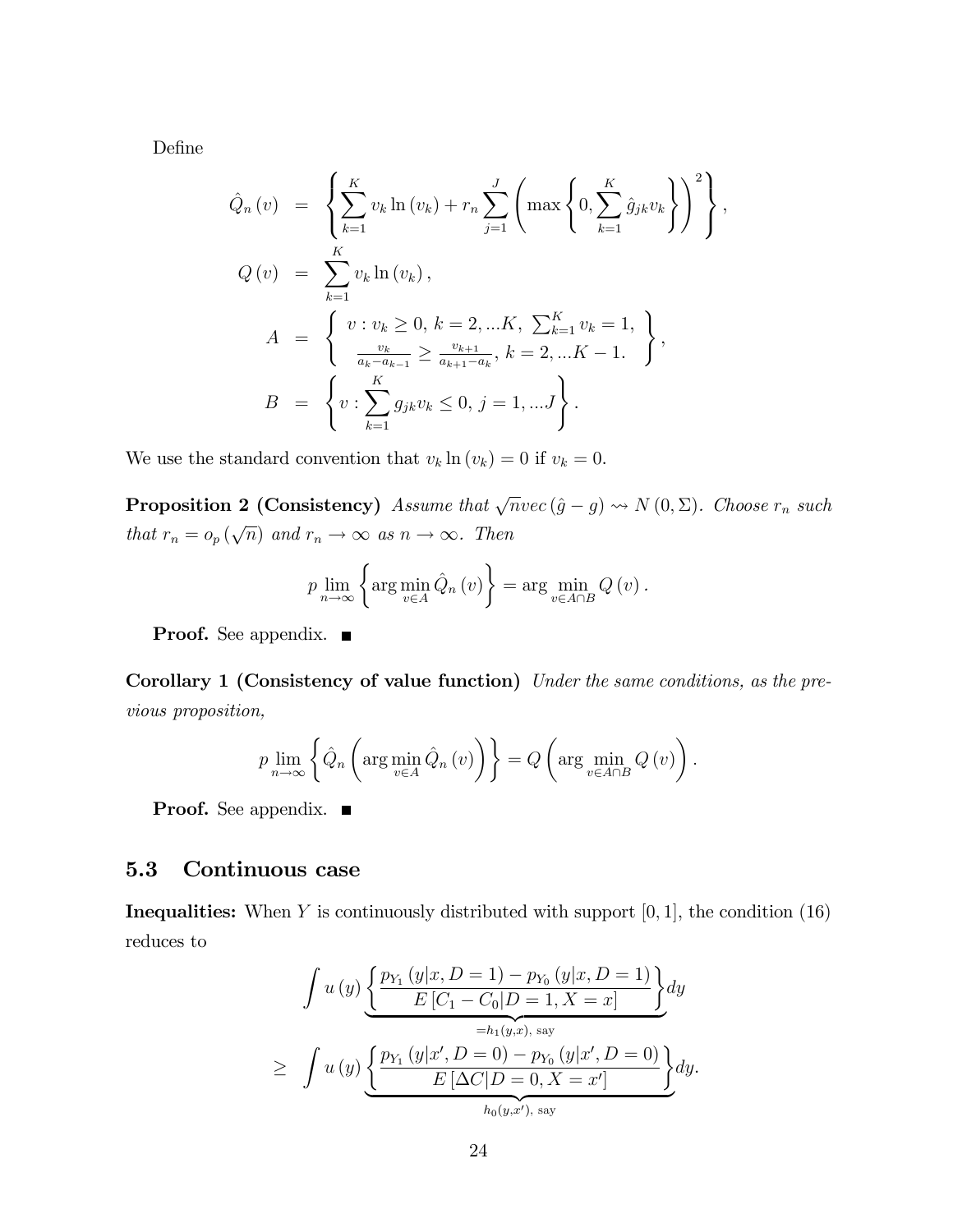So the question is: does there exist a function  $u(.)$  s.t.

$$
u(0) = 0, u(1) = 1 \text{ (affine normalization)}
$$
  
\n
$$
u'(\cdot) \ge 0 \text{ (monotonic)}
$$
  
\n
$$
u''(\cdot) \le 0 \text{ (concave)}
$$
  
\n
$$
\int u(y) h_1(y, x) dy \ge \int u(y) h_0(y, x') dy \text{ for all } x, x'.
$$

Maximum Entropy: Define  $v(y) = u'(y)$  and

$$
H (a; x, x') \equiv \int_0^a [h_1 (y, x) - h_0 (y, x')] dy.
$$

Then the constraints (16) reduce to

$$
v(y) \ge 0, \int_0^1 v(y) dy = 1
$$
  
-v'(y) \ge 0 for all  $y \in [0, 1]$   
- $\int v(y) H(y; x, x') dy \ge 0$  for all x, x'. (23)

The last inequality follows by applying integration by parts to  $\int u(y)$  [ $h_1(y, x) - h_0(y, x')$ ] dy and recognizing that for any x, it follows from definition of the h functions that  $\int_0^1 h_1(y, x) dy =$ 0. The maximum entropy solution is then given by

$$
\max - \int_0^1 v(y) \ln \left( \frac{v(y)}{v_0(y)} \right) dy, \text{ s.t. } (23),
$$

where  $v_0(y)$  corresponds to a reference utility function. For example, when  $v_0(y) = 1$  we find the most risk-neutral utility function satisfying the constraints whereas  $v_0 (y) = 1/y$ corresponds to finding the utility function closest to the risk-averse sub-utility  $u(y) =$  $ln(y)$  which satisfies the constraints.

**Inference:** Consider the case where  $Y$  is continuous and recall the restrictions:

$$
u(0) = 0, u(1) = 1 \text{ (affine normalization)}
$$
  
\n
$$
u'(\cdot) \geq 0 \text{ (monotonic)}
$$
  
\n
$$
u''(\cdot) \leq 0 \text{ (concave)}
$$
  
\n
$$
\int u(y) h_1(y, x) dy \geq \int u(y) h_0(y, x') dy \text{ for all } x, x'.
$$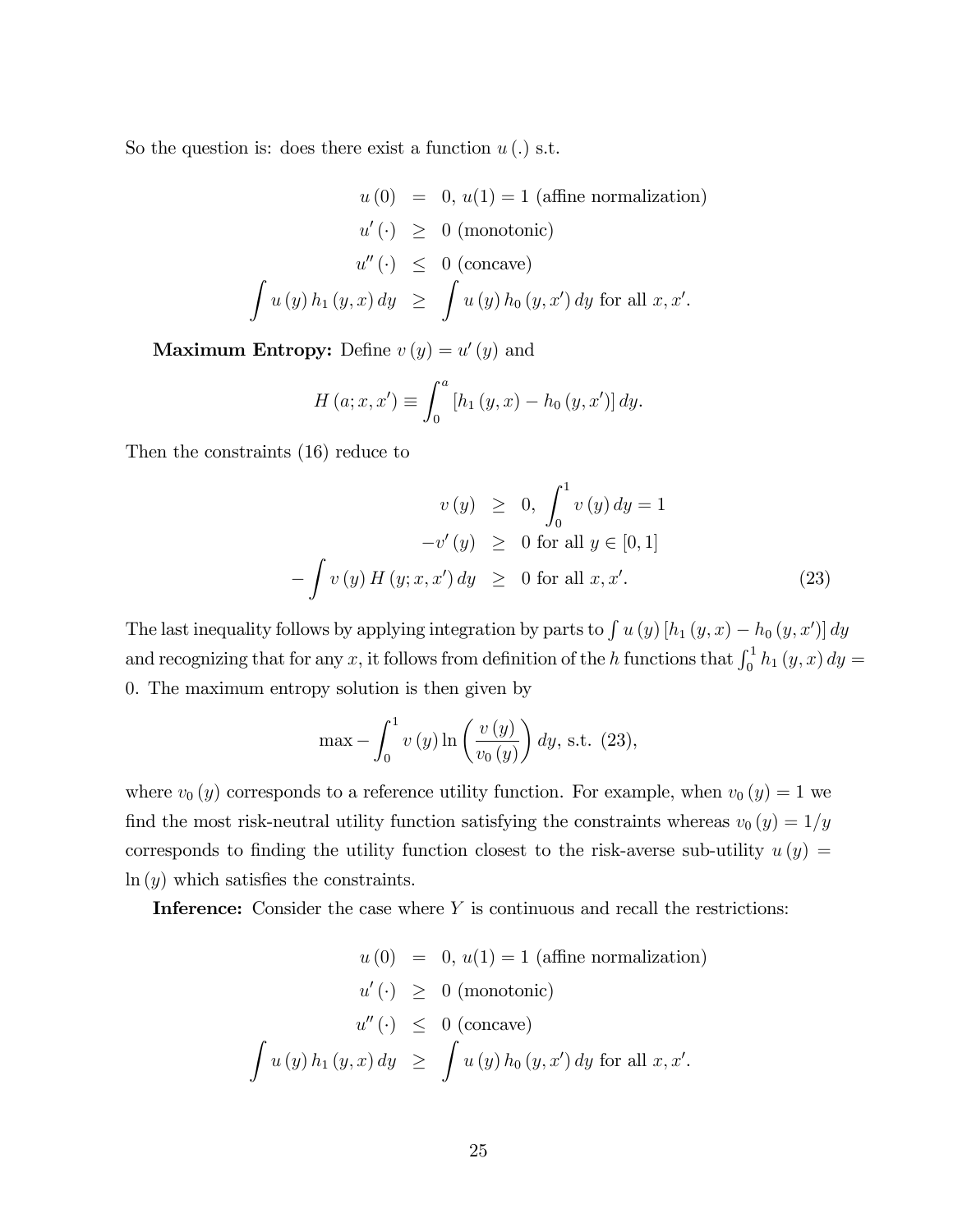Suppose X is discrete and takes values  $a_1, ... a_K$ . Let  $h_{jk}(y) \equiv h_1(y, a_j) - h_0(y, a_k)$ . Define the criterion function as

$$
Q\left(u\right) = \sum_{j} \sum_{k} \left(\min\left\{0, \int u\left(y\right) h_{jk}\left(y\right) dy\right\}\right)^{2}
$$

and its estimated analog (with  $h_{jk}(\cdot)$  replaced by their estimates) as  $Q_n(u)$ . At this point, it is necessary to approximate the functions  $u(\cdot)$  via a basis (a sieve) and imposing the restrictions implied by the structure of utility functions and the efficiency requirement.

Typically, we would consider a sieve basis  $\{p_1, ..., p_{J_n}\}\$  and consider approximating  $u(\cdot)$  by the sum  $\sum_{l=1}^{J_n} \beta_l p_l(\cdot)$  and choosing the coefficients such that the monotonicity and concavity are satisfied. One convenient choice of basis are cardinal B-splines (see, Chen (2005)) for which monotonicity and concavity are equivalent to the coefficients  $\{\beta_l\},\$  $l = 1, 2, ...,$  satisfying simple linear inequalities  $-\text{say}, A_{(J_n)}\beta \geq 0$ , for an appropriate matrix  $A_{(J_n)}$ . Then the identified set for  $u(\cdot)$  can be approximated by the identified set for the  $\beta$ -coefficients. The latter can be obtained by using the criterion function

$$
\tilde{Q}_n(\beta) = \sum_{j} \sum_{k} \left( \min \left\{ 0, \int \left\{ \sum_{l=1}^{J_n} \beta_l p_l(y) \right\} h_{jk}(y) dy \right\} \right)^2
$$

and its estimated analog (with  $h_{jk}(\cdot)$  replaced by their estimates) denoted by  $\check{Q}_n(\beta)$ . The CI for the identified set of approximating  $\beta$ 's is then given by

$$
\hat{C}_n = \left\{ \beta : A_{(J_n)} \beta \geq 0; \ \breve{Q}_n (\beta) \leq c_\alpha \right\},\
$$

for an appropriately chosen  $c_{\alpha}$ . A detailed analysis is left to future research.

The maximum entropy solution corresponding to the sample values of  $\hat{q}(x, x')$  will be random simply because the are estimated. Finding the asymptotic distribution of the resulting  $\hat{v}$ 's would require us to first decide on which constraints are (approximately) binding. One approach is to first calculate the sample solution for the  $v$ 's by solving the optimization problem with the estimated value of  $\hat{q}(x, x')$ . Then drop those constraints for which the the constraint function evaluated at the sample estimates of the  $v$ 's exceeds  $\tau_n$ -a decreasing function of the sample size n (such as  $\ln(n)^{-1/2}$ ). These are the estimated nonbinding constraints with zero Lagrange multipliers and these will not appear in the final solution. Then use the remaining constraints to solve the optimization problem explicitly, resulting in a set of first order equations involving (possibly nonlinearly) the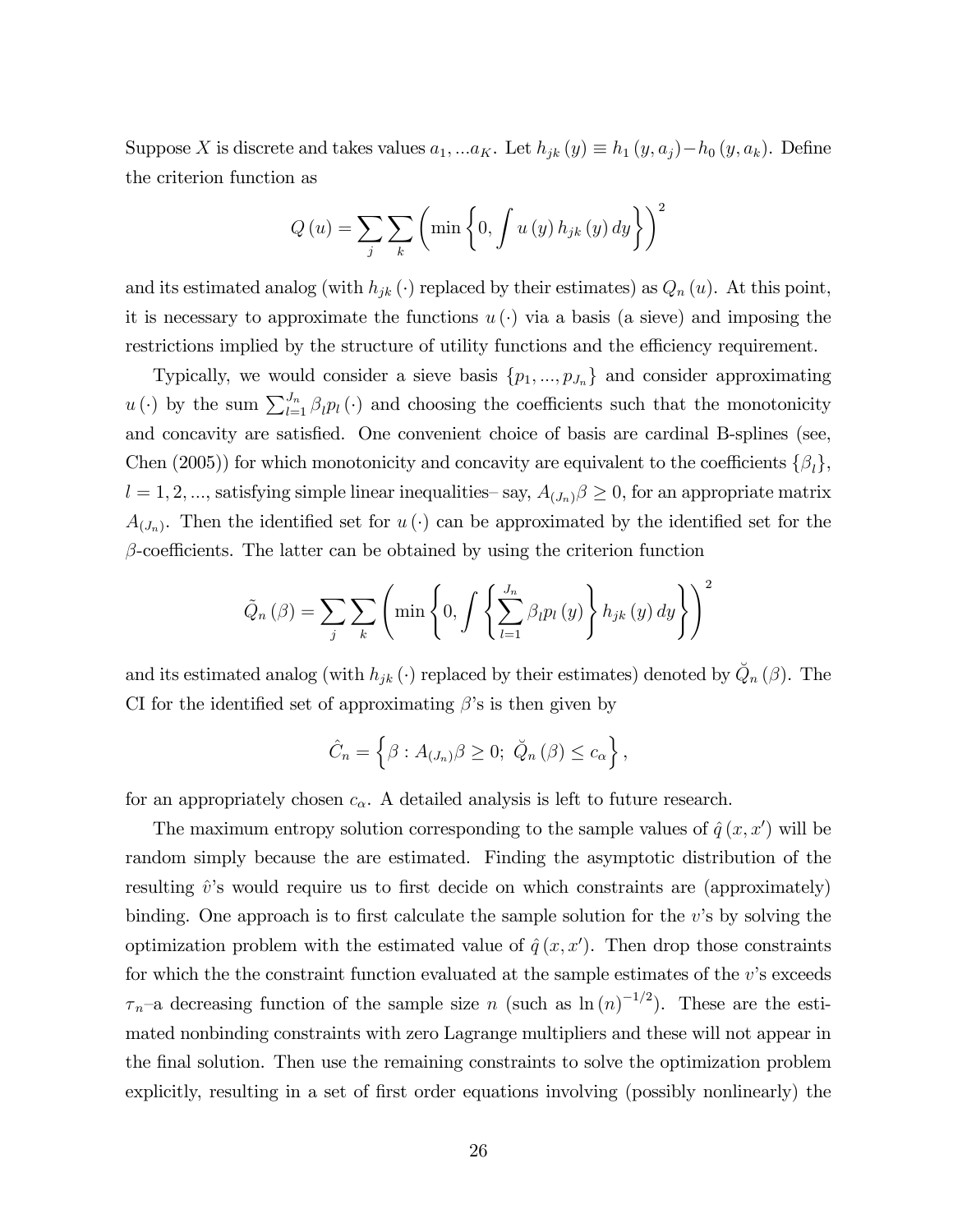v's, the Lagrange multipliers for the binding constraints and the  $\hat{q}$ 's. Finding the asymptotic distribution of the resulting estimated  $v$ 's will simply be an application of the delta method. The only nontrivial issue involves figuring out how the first stage decision on which constraints are binding will impact the asymptotic distribution of the estimated  $v$ 's. It is reasonable to expect that when the first-stage cut-off is chosen to be of higher order than  $n^{-1/2}$ , the first stage decision has no impact on the asymptotic distribution, i.e., it is as if we knew which constraints bind.

## 6 A simulation exercise

We report simulation results for the following linear regression model linking outcome Y with regressors  $Z$ ,  $f$  and the treatment indicator  $D$  as follows.

$$
Y = 1 + 0.2Z + \beta \times DZ + 0.4f + 0.5Df
$$
  

$$
E(\Delta Y|Z, f) = \beta \times Z + 0.5 \times f.
$$

We generate  $(Z, f^*)$  from a bivariate normal with mean zero, correlation 0.5 and variances  $(\sigma_z^2, 1)$ . The coefficient  $\beta$  is chosen to be positive. The variable f is a dummy for female and is generated as the indicator for  $f^* > 0$ . We generate 2N observations this way and randomly divide them into an observational and an experimental group.

Within the experimental group, the binary treatment  $D$  was generated randomly. Corresponding to a realization of  $(D, Z, f)$ , the corresponding Y was generated according to the model.

In the observational group, the DM was assumed to calculate  $E(Y|Z, f, D = 1)$  and  $E(Y|Z, f, D = 0)$  using the actual model coefficients and then assign the males  $(f = 0)$  to treatment if the difference exceeds  $\gamma_{male} = 0$  and assign the females  $(f = 1)$  to treatment if the difference exceeds  $\gamma_{fem} = 0.5$ . Given the model, this means that for both males and females,  $D = 1$  iff  $Z > 0$ .

In both the experimental and observational samples, the econometrician observes  $f, Y$ but not  $Z$ . Additionally, the econometrician observes a noisy signal of  $Z$ . This is given by the variable  $X = 1 + 1 (\rho Z + \epsilon > 0)$  with  $\epsilon^N N(0, 1)$ . The DM's rule implies the following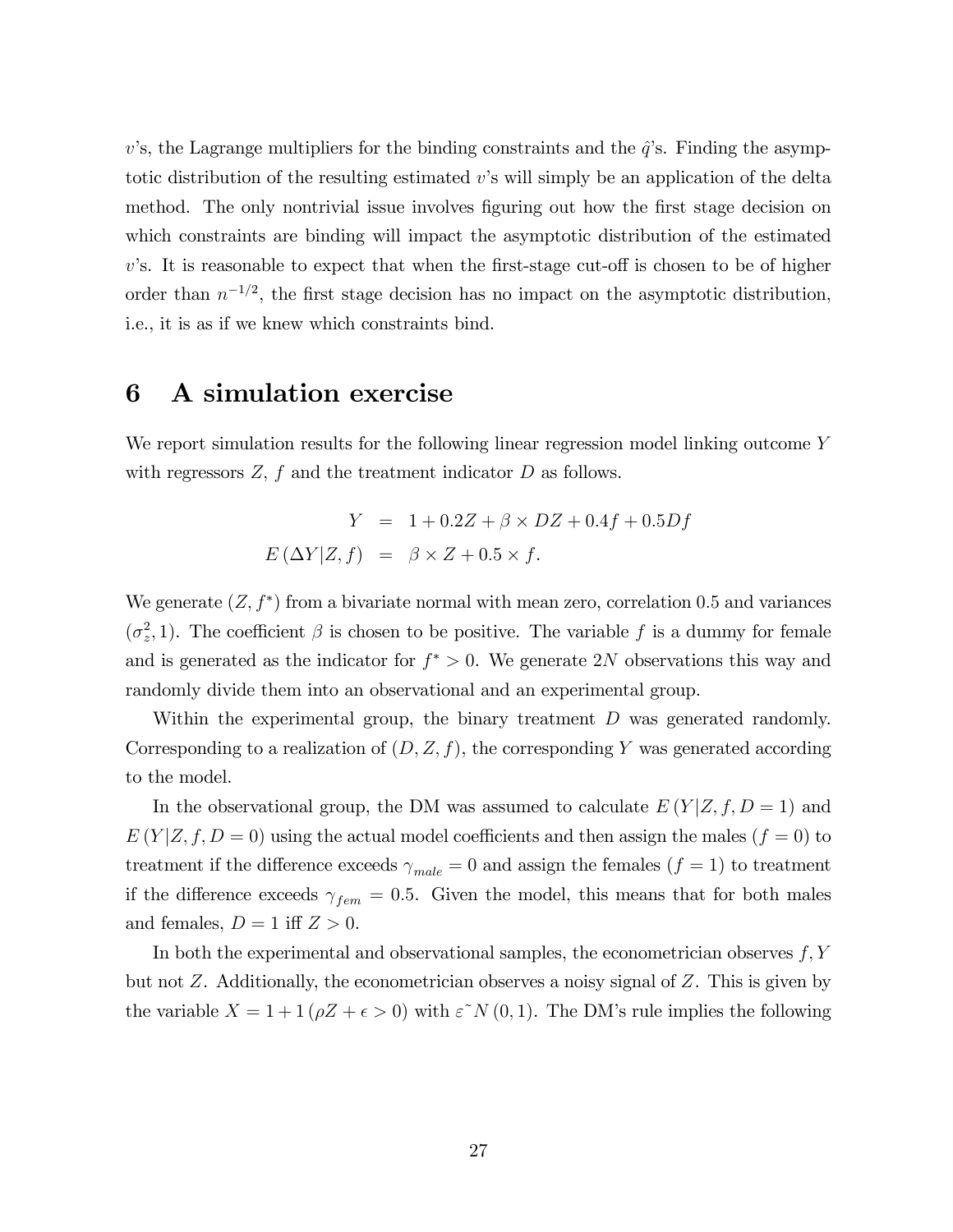expressions.

$$
E (\Delta Y | D = 1, f = 1, X = x) = \beta \times E \{Z | Z > 0, f = 1, X = x\} + 0.5,
$$
  
\n
$$
E (\Delta Y | D = 0, f = 1, X = x) = \beta \times E \{Z | Z < 0, f = 1, X = x\} + 0.5,
$$
  
\n
$$
E (\Delta Y | D = 1, f = 0, X = x) = \beta \times E \{Z | Z > 0, f = 0, X = x\},
$$
  
\n
$$
E (\Delta Y | D = 0, f = 0, X = x) = \beta \times E \{Z | Z < 0, f = 0, X = x\}.
$$

The true bounds are then given by

$$
\max_{x \in \{1,2\}} \beta \times E \{Z | Z < 0, f = 1, X = x\} + 0.5
$$
  
\n
$$
\leq \gamma_f
$$
  
\n
$$
\leq \min_{x \in \{1,2\}} \beta \times E \{Z | Z > 0, f = 1, X = x\} + 0.5,
$$

and

$$
\max_{x \in \{1,2\}} \beta \times E \{Z | Z < 0, f = 0, X = x\}
$$
  
\n
$$
\leq \gamma_m
$$
  
\n
$$
\leq \min_{x \in \{1,2\}} \beta \times E \{Z | Z > 0, f = 0, X = x\},
$$

and these can be easily simulated.

The values of  $\rho$ ,  $\beta$  and variance of Z were varied in the experiment. A larger absolute value of  $\rho$  indicates that observing X rather than Z is less of a handicap and so this should lead to narrower bounds on the thresholds. A larger  $\sigma_z^2$  implies wider support for Z, which, ceteris paribus, will widen the bounds because it would lead to a larger difference between the minimum (or maximum) over the support of  $Z$  and the mean over the distribution of Z. Bounds will be narrower when  $\beta$  is close to zero. The intuition is that when  $\beta$  is close to zero, the omitted variable Z plays a smaller role in treatment assignment and not knowing Z is less of a handicap for knowing  $\gamma_f$  and  $\gamma_m$ .

For each sample size and each choice of  $\rho$ ,  $\beta$ ,  $\sigma_z^2$ , we ran 100 replications of the experiment. In each replication, we calculated sample-based bounds on  $\gamma_{male}$  and  $\gamma_{fem}$ and constructed confidence intervals for the difference  $\gamma_{fem} - \gamma_{male}$ , using the steps outlined in section 3. We report two sets of bounds–one that is simply the sample analog of the population inequalities and the other is a weighted average of bounds across values of X where weight equals the inverse of the square-root of  $p*(1 - p)$  and p is the probability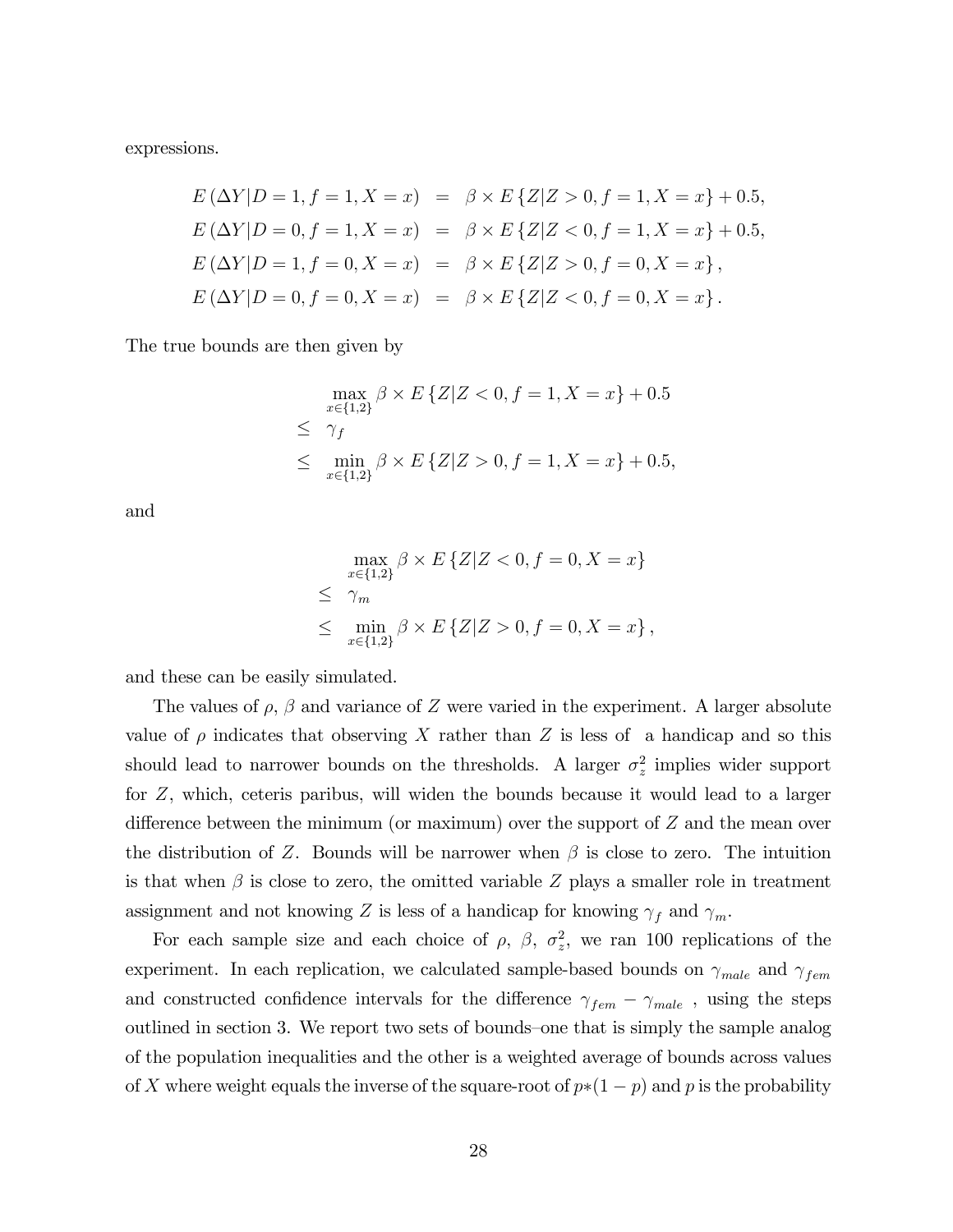in the observational sample that  $D = 1$  for that value of X. The results are shown in table 1.

Second, we calculated bounds on the risk aversion parameter corresponding to the parametric case. Third, we calculated bounds on the (monotone and concave) utility functions corresponding to the nonparametric case. One would expect the test to reject rationality more often and the bounds to be narrower when the sample size is large.

# 7 Conclusion

Alternatives

Get DM's decision on applications but randomize-cleanest Randomized allocation followed by  $DM$ 's allocation–e.g. students into classes TBA...

# References

- [1] Andrews and Soares
- [2] Bertrand, Marianne and Mullainathan, Sendhil (2002). ""Are Emily and Jane More Employable than Lakisha and Jamal? A Field Experiment on Labor Market Discrimination,"". American Economic Review 94: 991.
- [3] Bhattacharya & Dupas (2010): Inferring Efficient Treatment Assignment under Budget Constraints", NBER working paper number
- [4] Chandra and Staiger (2009): Identifying Provider Prejudice in Healthcare," manuscript, March 2008, downloadable from: http://www.hks.harvard.edu/fs/achandr/Provider%20Prejudice%204March%202008.pdf
- [5] Chernozhukov, Hong and Tamer
- [6] Elliott, Komunjer and Timmerman (2005): Estimation and Testing of Forecast Rationality under Flexible Loss. Review of Economic Studies, 72, pp. 1107-1125.
- [7] Goldin, Claudia and Rouse, Cecilia (2000): "Orchestrating Impartiality", The American Economic Review, 90(4), pp. 715 - 41.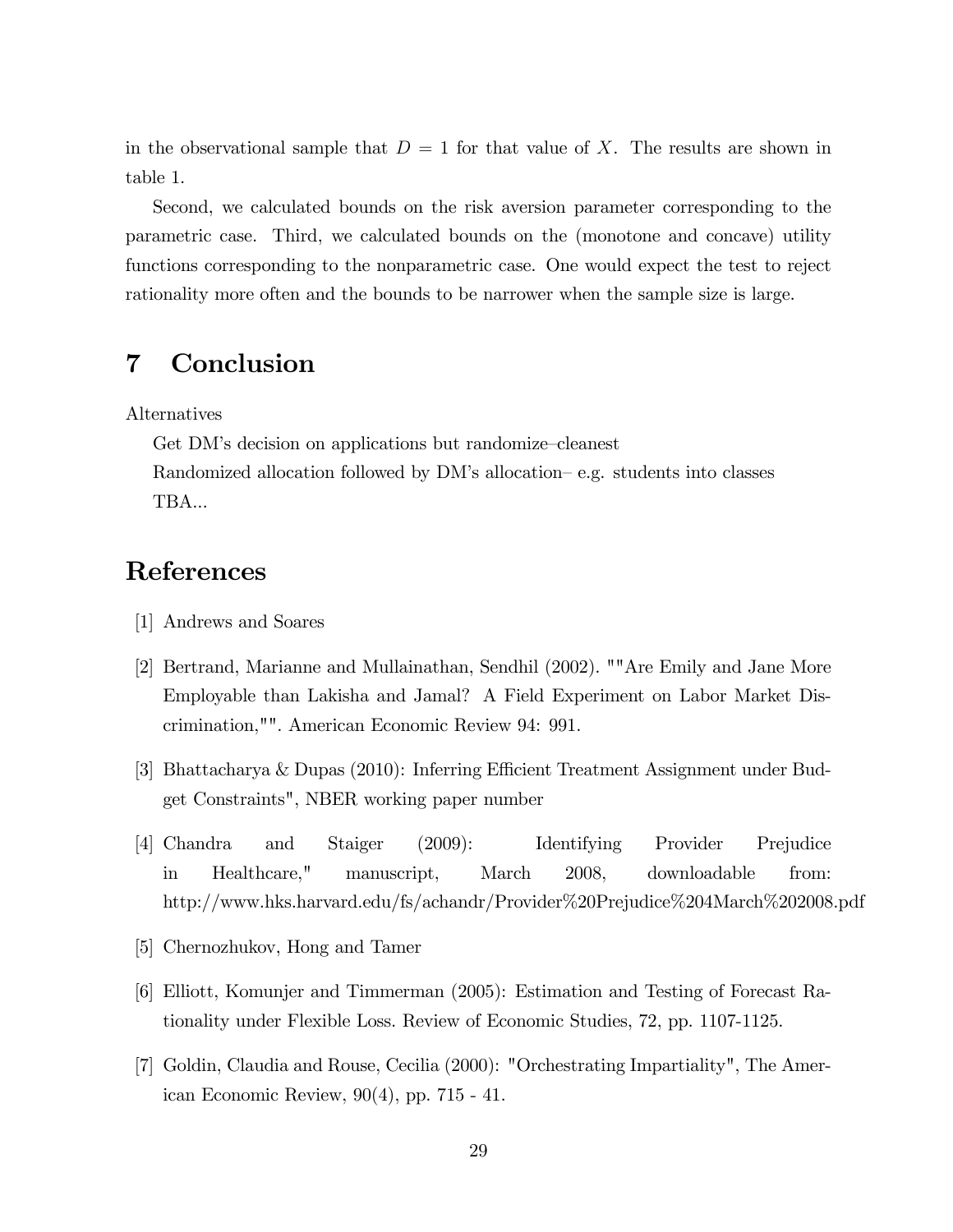- [8] Heckman, J. (1998): Journal of Economic Perspectives-Volume 12, Number 2, Pages 101-116.
- [9] Knowles, Persico and Todd (2001): Racial Bias in Motor Vehicle Searches: Theory and Evidence, Journal of Political Economy, 2001 V109 (11) pages 203-229.
- [10] Manski, C. F. (1990): Nonparametric Bounds on Treatment Effects, The American Economic Review, Vol. 80, No. 2, pp. 319-323.
- [11] Patton, Andrew J. & Timmermann, Allan (2007): "Testing Forecast Optimality Under Unknown Loss," Journal of the American Statistical Association, vol. 102, pages 1172-1184.
- [12] Persico, N (2009): "Racial Profiling? Detecting Bias Using Statistical Evidence", Annual Review of Economics, volume 1.

# 8 Appendix: Proofs

Derivation of (1): The solution to the problem

$$
\max_{A} \left\{ \int 1 \left\{ w \in A \right\} y_1 dP_{Y_1, W}^{sub}(y_1, w) + \int 1 \left\{ w \in A^c \right\} y_0 dP_{Y_0, W}^{sub}(y_0, w) \right\}
$$

s.t.

$$
\int 1\left\{w \in A\right\} c_1 dP_{C_1,W}^{sub}(c_1, w) + \int 1\left\{w \in A^c\right\} c_0 dP_{C_0,W}^{sub}(c_0, w) \leq c,
$$

is of the form  $A^* = \{w : \beta(w) < \gamma\}$ , with

$$
\beta(w) \equiv \frac{E^{sub}(\Delta C|W=w)}{E^{sub}(\Delta Y|W=w)}; c = \int_{w \in \mathbf{w}} 1(\beta(w) < \gamma) dP_W^{sub}(w).
$$

**Proof.** The welfare resulting from a generic choice of A, satisfying the budget con-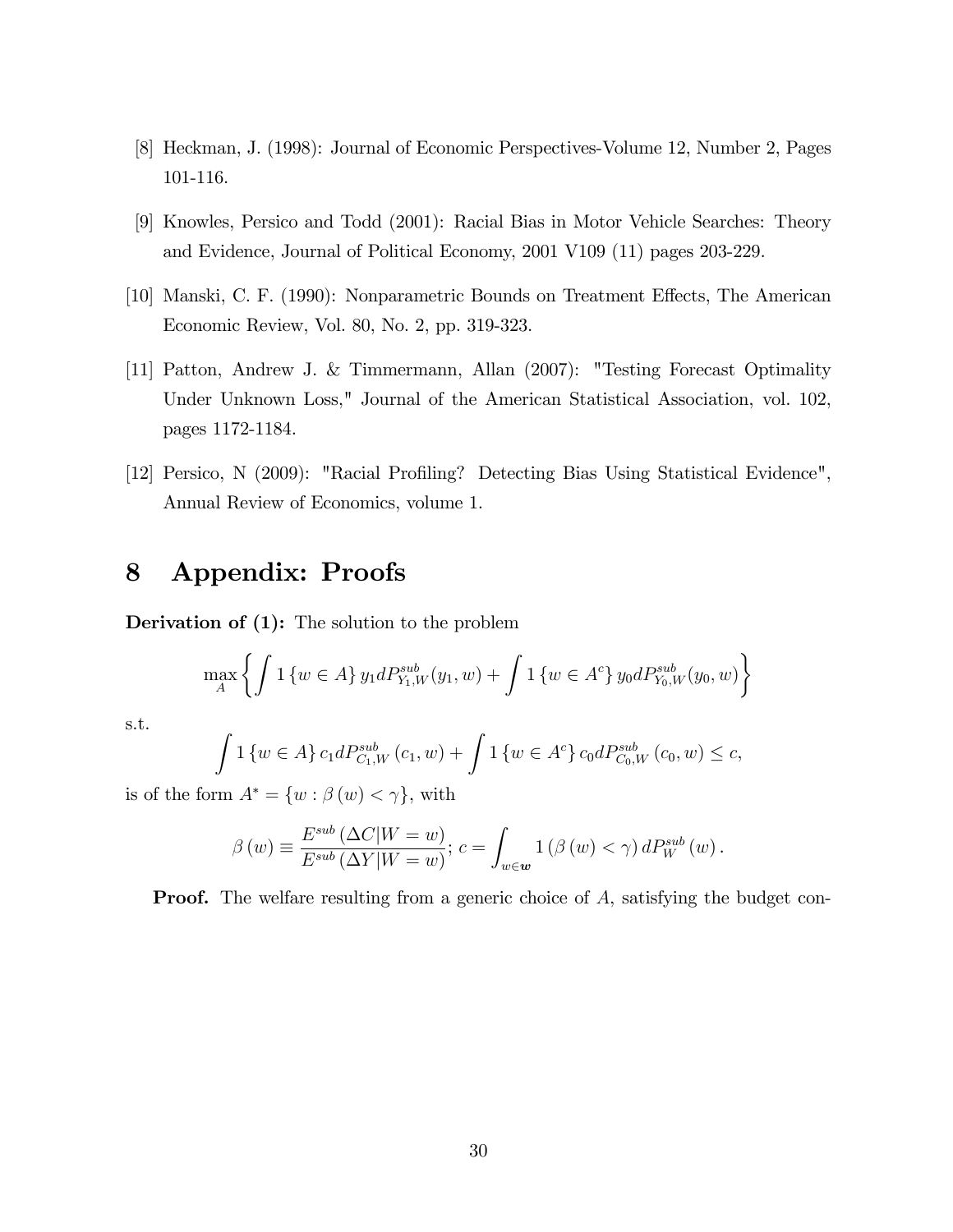straint, differs from the welfare from using  $A^*$  by an amount given by

$$
G(A) - G(A^*)
$$
  
=  $\int 1 \{w \in A\} y_1 dP_{Y_1,W}^{sub}(y_1, w) + \int 1 \{w \in A^c\} y_0 dP_{Y_0,W}^{sub}(y_0, w)$   
-  $\{ \int 1 \{w \in A^*\} y_1 dP_{Y_1,W}^{sub}(y_1, w) + \int 1 \{w \in A^{*c}\} y_0 dP_{Y_0,W}^{sub}(y_0, w) \}$   
=  $\int \left[ \begin{array}{c} 1 \{w \in A\} \times 1 \{w \in A^{*c}\} \\ -1 \{w \in A^*\} \times 1 \{w \in A^c\} \end{array} \right] y_1 dP_{Y_1,W}^{sub}(y_1, w)$   
+  $\int \left[ \begin{array}{c} 1 \{w \in A^c\} \times 1 \{w \in A^*\} \\ -1 \{w \in A\} \times 1 \{w \in A^{*c}\} \end{array} \right] y_0 dP_{Y_0,W}^{sub}(y_0, w).$   
=  $\int 1 \{w \in A\} \times 1 \{w \in A^{*c}\} \times \left[ \int y_1 dP_{Y_1|W}^{sub}(y_1|w) - \int y_0 dP_{Y_0|W}^{sub}(y_0|w) \right] dF(w)$   
-  $\int 1 \{w \in A^c\} \times 1 \{w \in A^*\} \times \left[ \int y_1 dP_{Y_1|W}^{sub}(y_1|w) - \int y_0 dP_{Y_0|W}^{sub}(y_0|w) \right] dF(w).$ 

Now, note that  $w \in A^{*c}$  implies that  $\frac{E^{sub}(\Delta C|W=w)}{\gamma} \ge E^{sub}(\Delta Y|W=w)$ , and  $w \in A^*$ implies that  $\frac{E^{sub}(\Delta C|W=w)}{\gamma} \le E^{sub}(\Delta Y|W=w)$ . Consequently, the previous display

$$
\leq \frac{1}{\gamma} \int E^{sub} (\Delta C | W = w) \times 1 \{ w \in A \} \times 1 \{ w \in A^{*c} \} dF(w)
$$
  
\n
$$
- \frac{1}{\gamma} \int E^{sub} (\Delta C | W = w) \times 1 \{ w \in A^c \} \times 1 \{ w \in A^* \} dF(w)
$$
  
\n
$$
= \frac{1}{\gamma} \int E^{sub} (\Delta C | W = w) \times 1 \{ w \in A \} dF(w)
$$
  
\n
$$
- \frac{1}{\gamma} \int E^{sub} (\Delta C | W = w) \times 1 \{ w \in A \} \times 1 \{ w \in A^* \} dF(w)
$$
  
\n
$$
- \frac{1}{\gamma} \int E^{sub} (\Delta C | W = w) \times 1 \{ w \in A^* \} dF(w)
$$
  
\n
$$
+ \frac{1}{\gamma} \int E^{sub} (\Delta C | W = w) \times 1 \{ w \in A \} \times 1 \{ w \in A^* \} dF(w)
$$
  
\n
$$
= \frac{1}{\gamma} \int E^{sub} (\Delta C | W = w) \times 1 \{ w \in A \} dF(w)
$$
  
\n
$$
- \frac{1}{\gamma} \int E^{sub} (\Delta C | W = w) \times 1 \{ w \in A \} dF(w)
$$
  
\n
$$
- \frac{1}{\gamma} \int E^{sub} (\Delta C | W = w) \times 1 \{ w \in A^* \} dF(w) = \frac{c}{\gamma} - \frac{c}{\gamma} = 0.
$$

The last but one step follows from the fact that both  $A$  and  $A^*$  must satisfy the budget constraint. Since  $G(A) \leq G(A^*)$ , and A is any set satisfying the budget constraint, it follows that  $A^*$  must be the optimal one.

#### Proposition 1: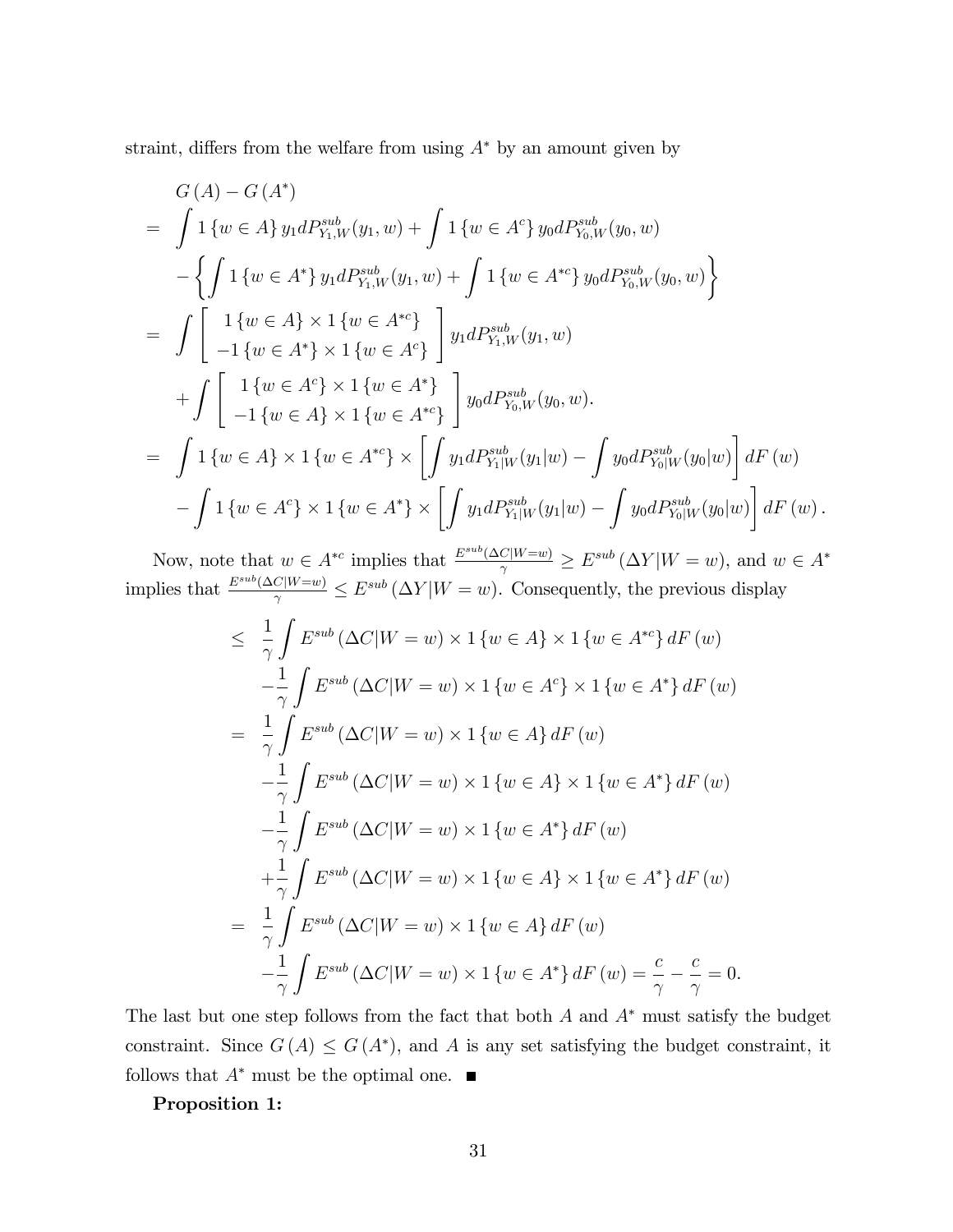Proof. (i) implies (ii). Notice that

$$
-\sum_{j=1}^{m} r_j u(a_j) = \sum_{j=1}^{m-1} r_j (u(a_m) - u(a_j)) = \sum_{j=1}^{m-1} r_j \sum_{k=j}^{m-1} (u(a_{k+1}) - u(a_k))
$$
  
\n
$$
= \sum_{k=1}^{m-1} (u(a_{k+1}) - u(a_k)) R_k
$$
  
\n
$$
= \sum_{k=1}^{m-1} \frac{u(a_{k+1}) - u(a_k)}{a_{k+1} - a_k} \times R_k (a_{k+1} - a_k)
$$
  
\n
$$
= \sum_{k=1}^{m-1} \left( \sum_{l=k+1}^{m-1} \left\{ \frac{u(a_l) - u(a_{l-1})}{a_l - a_{l-1}} - \frac{u(a_{l+1}) - u(a_l)}{a_{l+1} - a_l} \right\} \right) \times R_k (a_{k+1} - a_k)
$$
  
\n
$$
+ \frac{u(a_m) - u(a_{m-1})}{a_m - a_{m-1}} \sum_{k=1}^{m-1} R_k (a_{k+1} - a_k)
$$
  
\n
$$
= \sum_{l=2}^{m-1} \left\{ \frac{u(a_l) - u(a_{l-1})}{a_l - a_{l-1}} - \frac{u(a_{l+1}) - u(a_l)}{a_{l+1} - a_l} \right\} \times \sum_{k=1}^{l-1} R_k (a_{k+1} - a_k)
$$
  
\n
$$
+ \frac{u(a_m) - u(a_{m-1})}{a_m - a_{m-1}} \sum_{k=1}^{m-1} R_k (a_{k+1} - a_k)
$$
  
\n
$$
= \sum_{l=2}^{m-1} \left\{ \frac{u(a_l) - u(a_{l-1})}{a_l - a_{l-1}} - \frac{u(a_{l+1}) - u(a_l)}{a_{l+1} - a_l} \right\} \times S_l + \frac{u(a_m) - u(a_{m-1})}{a_m - a_{m-1}} S_m
$$

By concavity of  $u(\cdot)$ , we have that

$$
u(a_{l}) \geq \frac{a_{l+1} - a_{l}}{a_{l+1} - a_{l-1}} u(a_{l-1}) + \frac{a_{l} - a_{l-1}}{a_{l+1} - a_{l-1}} u(a_{l+1}),
$$

whence it follows that for every  $l$ :

$$
\frac{u(a_{l})-u(a_{l-1})}{a_{l}-a_{l-1}} > \frac{u(a_{l+1})-u(a_{l})}{a_{l+1}-a_{l}}.
$$

This plus  $S_l \geq 0$ , for every  $l = 1, ..., m - 1$ , implies that  $\sum_{j=1}^{m} r_j u(a_j) \leq 0$  for every concave and nondecreasing  $u(\cdot)$ .

(ii) implies (i). Suppose  $S_k < 0$  for some  $k \in \{2, \ldots m-1\}$ . We will show that there exists a nondecreasing concave  $u(\cdot)$  such that  $-\sum_{j=1}^{m} r_j u(a_j) \leq 0$ . Recall that

$$
-\sum_{j=1}^{m} r_j u(a_j) = \sum_{l=2}^{m-1} \left\{ \frac{u(a_l) - u(a_{l-1})}{a_l - a_{l-1}} - \frac{u(a_{l+1}) - u(a_l)}{a_{l+1} - a_l} \right\} \times S_l
$$

$$
+ \frac{u(a_m) - u(a_{m-1})}{a_m - a_{m-1}} S_m
$$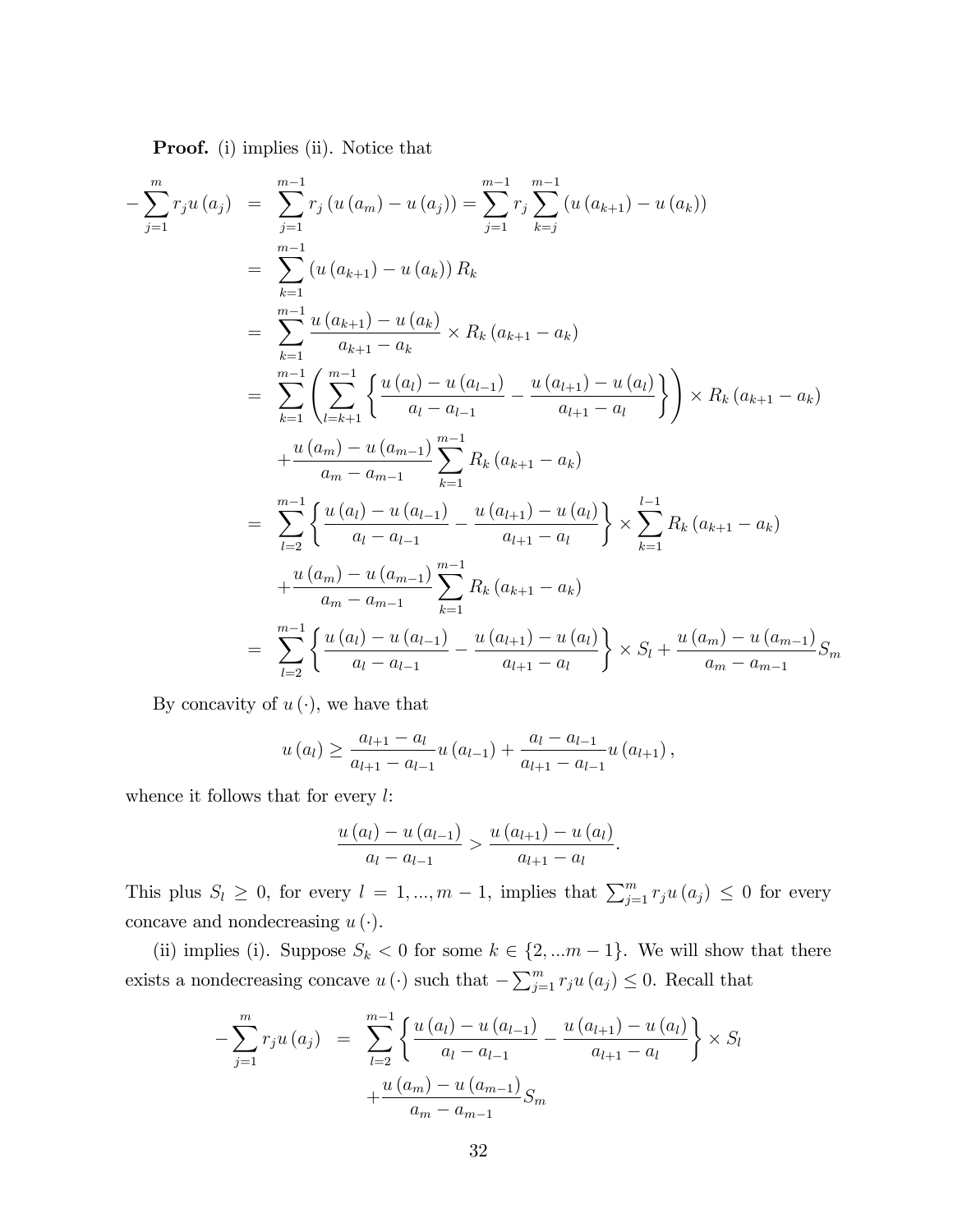Consider a utility function of the form

$$
u(a) = \frac{a}{a_k} \times 1 (a \le a_k) + 1 \times 1 (a \ge a_k).
$$

It is obvious that this is a nondecreasing concave continuous function. Now, for this utility function,

$$
\frac{u(a_m) - u(a_{m-1})}{a_m - a_{m-1}} = 0,
$$
  

$$
\frac{u(a_l) - u(a_{l-1})}{a_l - a_{l-1}} - \frac{u(a_{l+1}) - u(a_l)}{a_{l+1} - a_l} = \frac{1}{a_k} \times 1 (l = k),
$$

implying that  $-\sum_{j=1}^{m} r_j u(a_j) = S_k/a_k < 0.$ 

**Proposition 2:** Assume that  $\sqrt{n}vec(\hat{g} - g) \rightsquigarrow N (0, \Sigma)$ . Choose  $r_n$  such that  $r_n =$  $o_p(\sqrt{n})$  and  $r_n \to \infty$  as  $n \to \infty$ . Then

$$
p \lim_{n \to \infty} \left\{ \arg \min_{v \in A} \hat{Q}_n(v) \right\} = \arg \min_{v \in A \cap B} Q(v).
$$

Proof. Let

$$
Q_n(v) = \left\{ \sum_{k=1}^K v_k \ln(v_k) + r_n \sum_{j=1}^J \left( \max \left\{ 0, \sum_{k=1}^K g_{jk} v_k \right\} \right)^2 \right\},
$$
  

$$
v^{(n)} = \arg \min_{v \in A} \hat{Q}_n(v).
$$

If  $v^{(n)}$  is non-unique, we choose any of those values (c.f., Amemiya (1985), page 103)).

Fix  $\varepsilon > 0$  and assume that for at least one j, we have  $\sum_{k=1}^{K} g_{jk}v_k^{(n)} > \varepsilon$ . WLOG assume  $\sum_{k=1}^{K} g_{1k} v_k^{(n)} > \varepsilon$ . Then,

$$
\hat{Q}_{n}(v_{n}) = \sum_{k=1}^{K} v_{k}^{(n)} \ln (v_{k}^{(n)}) + r_{n} \sum_{j=1}^{J} \left( \max \left\{ 0, \sum_{k=1}^{K} \hat{g}_{jk} v_{k}^{(n)} \right\} \right)^{2}
$$
\n
$$
= \sum_{k=1}^{K} v_{k}^{(n)} \ln (v_{k}^{(n)}) + r_{n} \sum_{j=1}^{J} \left( \max \left\{ 0, \sum_{k=1}^{K} (\hat{g}_{jk} - g_{jk}) v_{k}^{(n)} + \sum_{k=1}^{K} g_{jk} v_{k}^{(n)} \right\} \right)^{2}
$$
\n
$$
= \sum_{k=1}^{K} v_{k}^{(n)} \ln (v_{k}^{(n)}) + \sum_{j=1}^{J} \left( \max \left\{ 0, \frac{r_{n}}{\sqrt{n}} \sum_{k=1}^{K} \left\{ \sqrt{n} (\hat{g}_{jk} - g_{jk}) \right\} v_{k}^{(n)} + r_{n} \sum_{k=1}^{K} g_{jk} v_{k}^{(n)} \right\} \right)^{2}
$$
\n
$$
> \sum_{k=1}^{K} v_{k}^{(n)} \ln (v_{k}^{(n)}) + \sum_{j=1}^{J} \left( \max \left\{ 0, \frac{r_{n}}{\sqrt{n}} \sum_{k=1}^{K} \left\{ \sqrt{n} (\hat{g}_{jk} - g_{jk}) \right\} v_{k}^{(n)} + r_{n} \mathbf{1} (j = 1) \varepsilon \right\} \right)^{2}
$$
\n
$$
= \sum_{k=1}^{K} v_{k}^{(n)} \ln (v_{k}^{(n)}) + r_{n}^{2} \varepsilon^{2} + o_{p}(1), \text{ by hypothesis.}
$$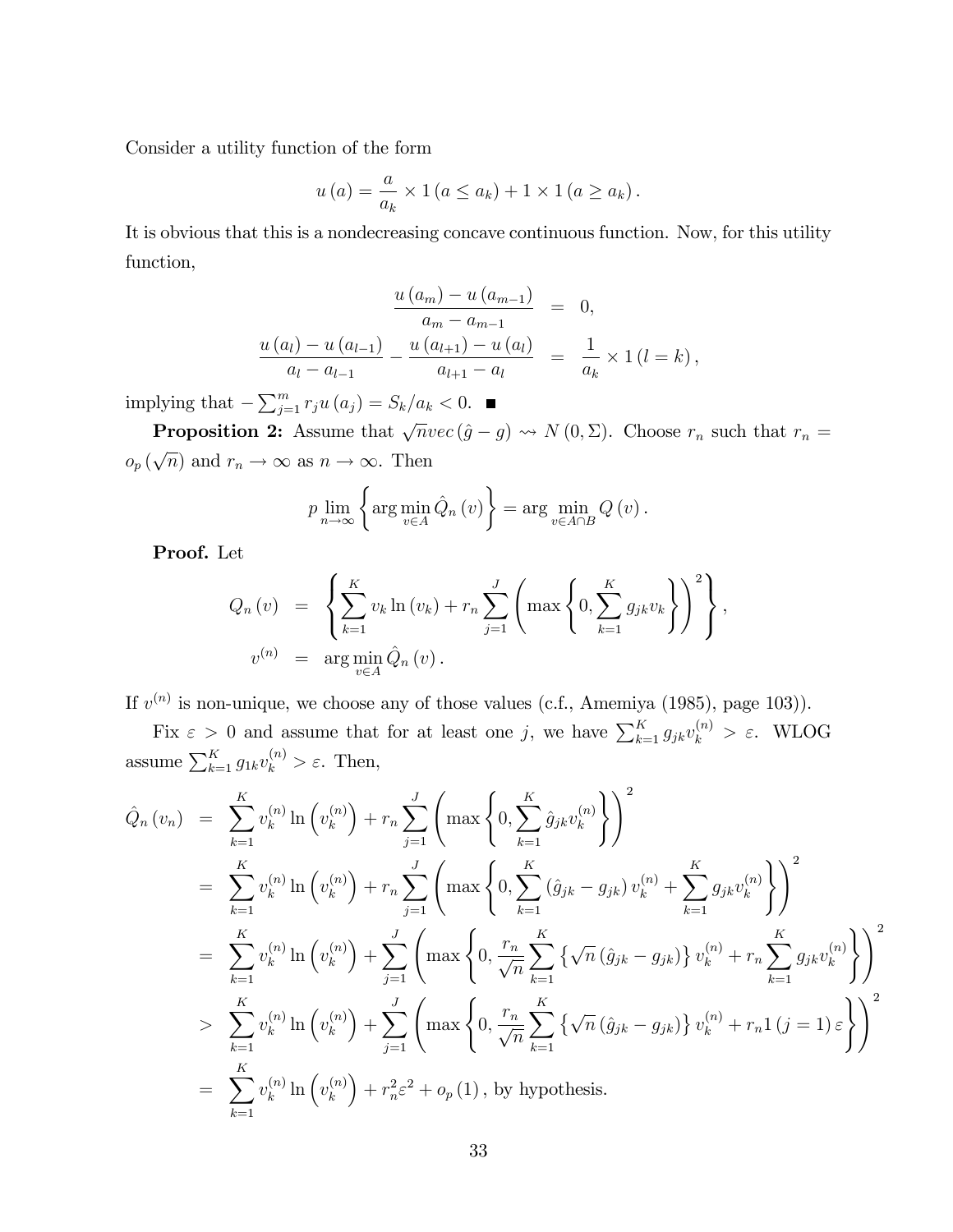Thus, by choosing n (and thus  $r_n$ ) large enough,  $\hat{Q}_n(v^{(n)})$  can be made arbitrarily large, but for any  $v \in A \cap B$ ,  $\hat{Q}_n(v) = \sum_{k=1}^K v_k \ln(v_k)$  remains finite. This contradicts that  $v^{(n)} =$  $\arg \min_{v \in A} \hat{Q}_n(v)$ . Since  $\varepsilon$  is arbitrary, it must be that  $\Pr(v^{(n)} \in B) \to 1$ . Therefore, for any  $\delta > 0$ ,

$$
\Pr\left(\left\|\arg\min_{v\in A\cap B}\hat{Q}_n\left(v\right)-\arg\min_{v\in A}\hat{Q}_n\left(v\right)\right\|>\delta\right)\leq \Pr\left(v^{(n)}\notin B\right)\to 0,
$$

implying

$$
\left\| \arg \min_{v \in A \cap B} \hat{Q}_n \left( v \right) - \arg \min_{v \in A} \hat{Q}_n \left( v \right) \right\| = o_p \left( 1 \right). \tag{24}
$$

Next, note that for any two real numbers  $a, b$ :

$$
|\max\{0, a\} - \max\{0, b\}| \le |a - b|.
$$
 (25)

Therefore,

$$
\left| \hat{Q}_{n}(v) - Q_{n}(v) \right|
$$
\n
$$
= r_{n} \left| \sum_{j=1}^{J} \left( \max \left\{ 0, \sum_{k=1}^{K} \hat{g}_{jk} v_{k} \right\} \right)^{2} - \sum_{j=1}^{J} \left( \max \left\{ 0, \sum_{k=1}^{K} g_{jk} v_{k} \right\} \right)^{2} \right|
$$
\n
$$
\leq r_{n} \sum_{j=1}^{J} \left| \left( \max \left\{ 0, \sum_{k=1}^{K} \hat{g}_{jk} v_{k} \right\} \right)^{2} - \left( \max \left\{ 0, \sum_{k=1}^{K} g_{jk} v_{k} \right\} \right)^{2} \right|
$$
\n
$$
= r_{n} \sum_{j=1}^{J} \left\{ \left| \left( \max \left\{ 0, \sum_{k=1}^{K} \hat{g}_{jk} v_{k} \right\} \right) - \left( \max \left\{ 0, \sum_{k=1}^{K} g_{jk} v_{k} \right\} \right) \right| \right\}
$$
\n
$$
\leq r_{n} \sum_{j=1}^{J} \left\{ \left| \left( \max \left\{ 0, \sum_{k=1}^{K} \hat{g}_{jk} v_{k} \right\} \right) - \left( \max \left\{ 0, \sum_{k=1}^{K} g_{jk} v_{k} \right\} \right) \right| \right\}
$$
\n
$$
\leq r_{n} \sum_{j=1}^{J} \left\{ \left| \left( \max \left\{ 0, \sum_{k=1}^{K} \hat{g}_{jk} v_{k} \right\} \right) - \left( \max \left\{ 0, \sum_{k=1}^{K} g_{jk} v_{k} \right\} \right) \right| \right\}
$$
\n
$$
\leq r_{n} \sum_{j=1}^{J} \left\{ \left| \left( \sum_{k=1}^{K} \hat{g}_{jk} v_{k} \right| + \left| \sum_{k=1}^{K} g_{jk} v_{k} \right| \right\} \right\}, \text{ by (25)}
$$
\n
$$
= \frac{r_{n}}{\sqrt{n}} \sum_{j=1}^{J} \left\{ \left| \left| \sum_{k=
$$

By hypothesis and the fact that  $A \cap B$  is a compact set, we get that  $\sup_{v \in A \cap B} |\hat{Q}_n(v) - Q_n(v)| =$  $o_p(1)$ . But because  $Q_n(v) = Q(v)$  for  $v \in A \cap B$ , it follows that

$$
\sup_{v \in A \cap B} \left| \hat{Q}_n(v) - Q(v) \right| = o_p(1).
$$